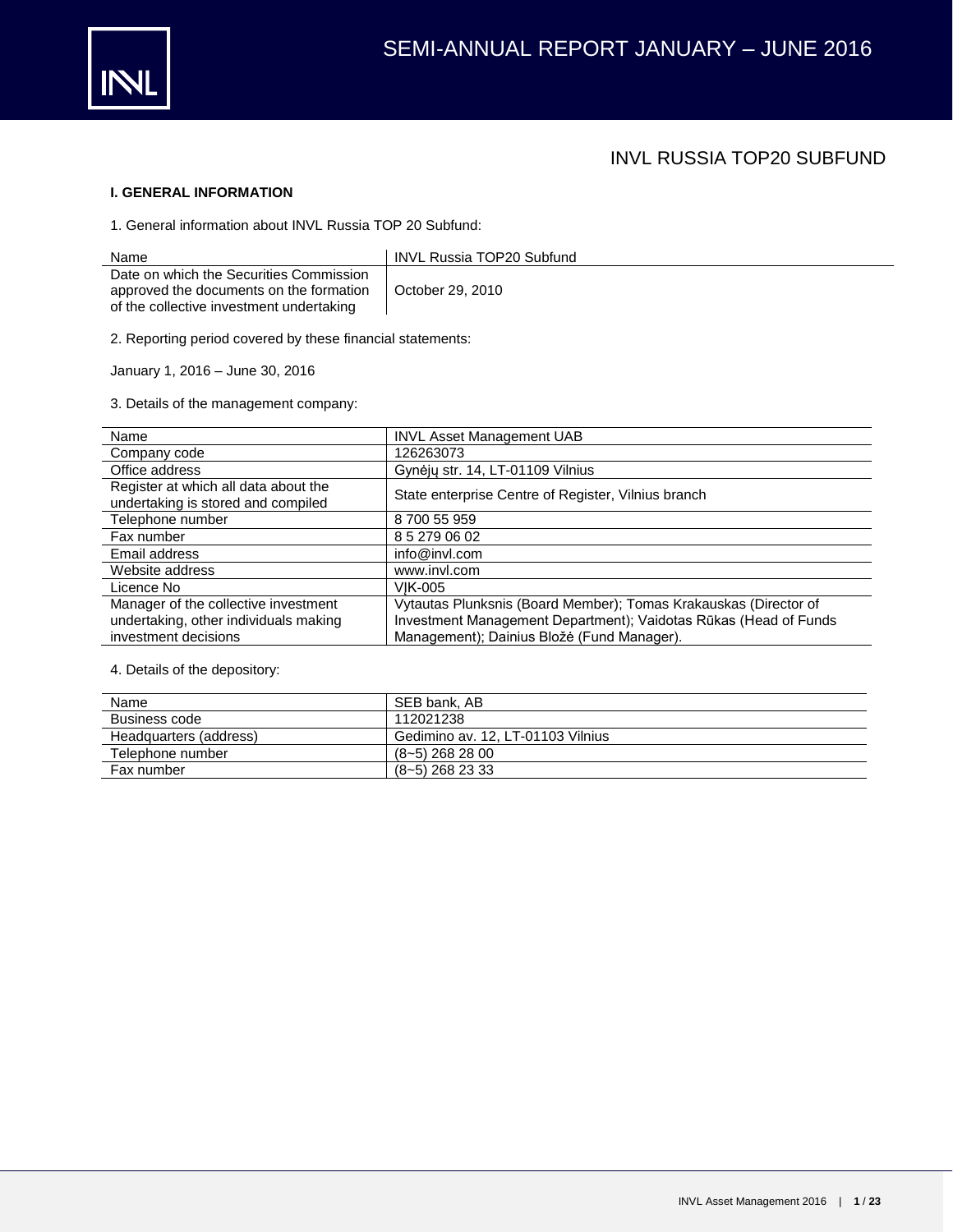## **II. NET ASSET VALUE, NUMBER AND VALUES OF INVESTMENT UNITS (SHARES)**

5. Net asset value (NAV), number and value of investment units (shares):

|                                            | Opening balance at<br>1 January 2016 | Closing balance at<br>30 June 2016 | One year ago at<br>30 June 2015* | Two years ago<br>at 30 June |
|--------------------------------------------|--------------------------------------|------------------------------------|----------------------------------|-----------------------------|
|                                            |                                      |                                    |                                  | 2014                        |
| Net asset value, EUR                       | 2.737.627                            | 7.272.490                          | 4.286.865                        | 2.436.356                   |
| Unit (share) value, EUR                    | 17.8296                              | 22,4249                            | 20,6633                          | 24.4109                     |
| Number of units (shares) in<br>circulation | 153.544,0472                         | 324.303,8918                       | 207.462,4319                     | 99.806,1178                 |

6. Number of investment units or shares distributed and redeemed over the reporting period and total conversion values:

|                                                              | Number of units | Value, EUR |
|--------------------------------------------------------------|-----------------|------------|
| Distributed (by converting monetary funds into<br>units) $*$ | 245.224.7143    | 5.049.188  |
| Redeemed (by converting units into monetary<br>funds)        | 74.464.8697     | 1.487.990  |

\* The value of distributed units does not correspond to the amount of contributions of participants reported in the statement of changes in net assets, because in the table above it excludes the distribution fee.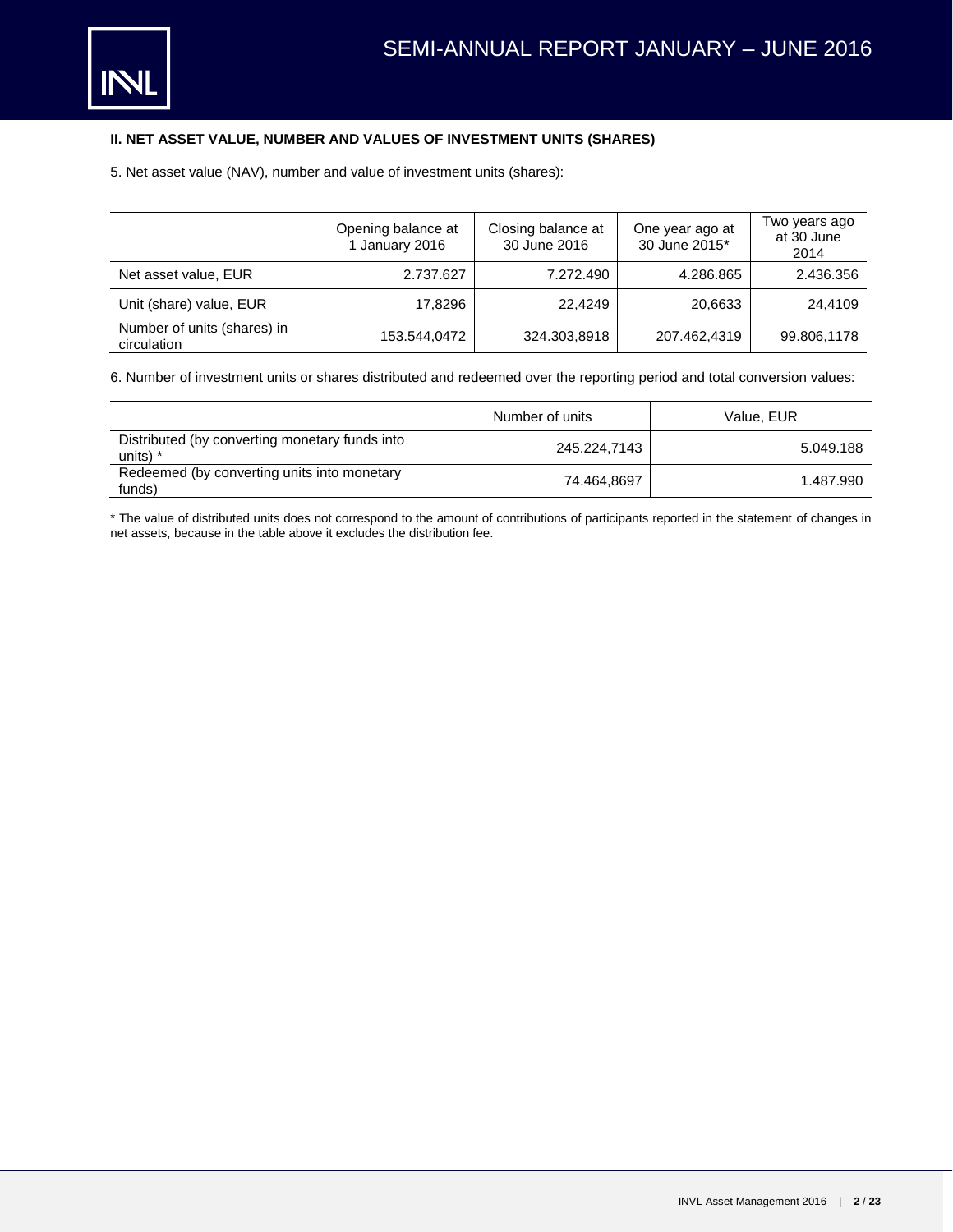## **III. EXPENSE AND TURNOVER RATIOS OF THE COLLECTIVE INVESTMENT UNDERTAKING**

7. Deductions from assets of the collective investment undertaking:

|                                                                                                                                                                   | Rates of deductions (fees/charges)                                                                                             |                                                                                                                                | Amount of                                              | % of average net                           |
|-------------------------------------------------------------------------------------------------------------------------------------------------------------------|--------------------------------------------------------------------------------------------------------------------------------|--------------------------------------------------------------------------------------------------------------------------------|--------------------------------------------------------|--------------------------------------------|
| <b>Types of deductions</b><br>(fees/charges)                                                                                                                      | Maximum rates as per<br>foundation documents                                                                                   | Rates applied during the<br>reporting period                                                                                   | deductions charged<br>for the reporting<br>period, EUR | asset value for<br>the reporting<br>period |
| Management fee:                                                                                                                                                   |                                                                                                                                |                                                                                                                                |                                                        |                                            |
| Fixed rate                                                                                                                                                        | 1,5% of the subfund's<br>average annual net asset<br>value                                                                     | 1,5% of the subfund's<br>average annual net asset<br>value                                                                     | 31.263                                                 | 0,73                                       |
| Performance fee                                                                                                                                                   | 15% of the increase in the<br>subfund's net asset value                                                                        | 15% of the increase in<br>the subfund's net asset<br>value                                                                     | ÷                                                      |                                            |
| Depository fee                                                                                                                                                    | No more than 0.5% of<br>average annual net asset<br>value                                                                      | 0.5% of average annual<br>net asset value                                                                                      | 3.769                                                  | 0,09                                       |
| <b>Transaction fee</b>                                                                                                                                            | No more than 1% of the<br>value of transactions<br>executed                                                                    | No more than 1% of the<br>value of transactions<br>executed                                                                    | 9.487                                                  | 0,22                                       |
| (Other operating costs)<br>Distribution fee                                                                                                                       | 2% of the subfund's unit<br>value                                                                                              | 2% of the subfund's unit<br>value                                                                                              | 56                                                     |                                            |
| Other operating costs<br>(subfund change fee)                                                                                                                     | 0.25% of the value of<br>the subfund's units<br>changed                                                                        | 0.25% of the value of<br>the subfund's units<br>changed                                                                        | 235                                                    | 0,01                                       |
| Audit fee                                                                                                                                                         | Fee payable to audit firm                                                                                                      | Fee payable to audit firm                                                                                                      | 631                                                    | 0,01                                       |
| Other operating costs<br>(third party fees charged<br>on services of the<br>Depository through use<br>of services provided by<br>other financial<br>institutions) | and financial institutions for<br>services rendered - no<br>more than 1% of the<br>subfund's average annual<br>net asset value | and financial institutions<br>for services rendered - no<br>more than 1% of the<br>subfund's average annual<br>net asset value | 4.580                                                  | 0.11                                       |
| Other operating costs<br>(bank charges)                                                                                                                           |                                                                                                                                |                                                                                                                                | 92                                                     |                                            |
| Fee charged by the bank<br>for keeping records of<br>participants                                                                                                 | No more than 1% of the<br>subfund's average                                                                                    | No more than 1% of the<br>subfund's average                                                                                    | 124                                                    |                                            |
| Other operating costs<br>(fees charged by the<br>market maker, quotation<br>costs and one-off fees)                                                               | annual net asset value                                                                                                         | annual net asset value                                                                                                         | 1.220                                                  | 0,03                                       |
| Other operating costs<br>(legal costs)                                                                                                                            | No more than 1% of the<br>subfund's average<br>annual net asset value                                                          | No more than 1% of the<br>subfund's average<br>annual net asset value                                                          |                                                        |                                            |
| <b>Total expenses</b>                                                                                                                                             |                                                                                                                                |                                                                                                                                |                                                        | 51.457                                     |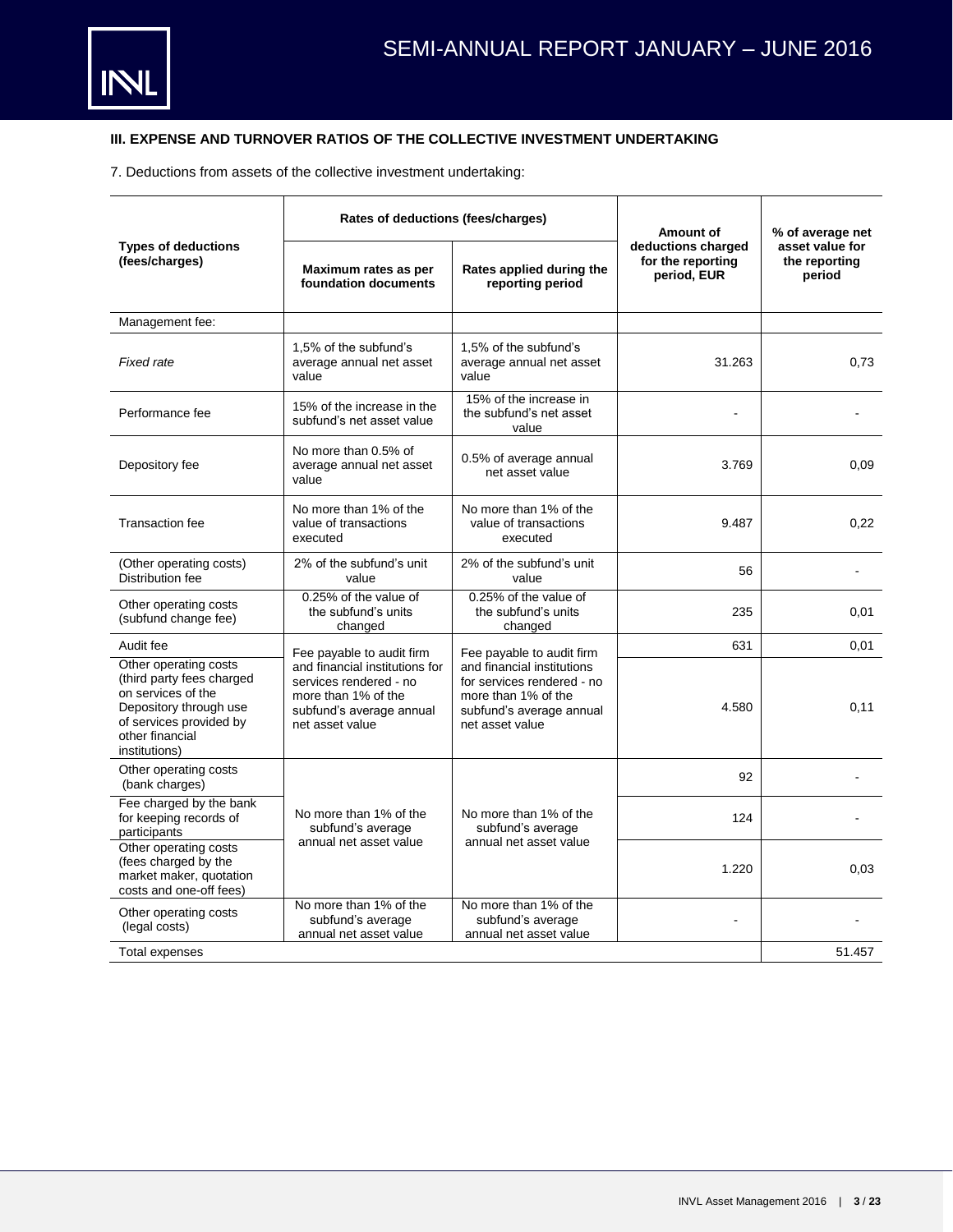

## 8. Intermediary fee:

| Name of the<br>intermediary | Description of services<br>rendered                                                      | Fee for the<br>services at 30<br>June 2016,<br><b>EUR</b> | Fee for the<br>services at 30<br>June 2015,<br><b>EUR</b> | Relationship of the intermediary to<br>the management company                                     |
|-----------------------------|------------------------------------------------------------------------------------------|-----------------------------------------------------------|-----------------------------------------------------------|---------------------------------------------------------------------------------------------------|
| AB SEB<br>bank              | Commission fee for<br>intermediation services in<br>transactions involving<br>securities | 8.171                                                     | 4.893                                                     | AB SEB Bank is the depository of<br>management company fund                                       |
| AB Šiaulių<br>bank          | Commission fee for<br>intermediation services in<br>transactions involving<br>securities | 1.379                                                     |                                                           | The management company and<br>intermediary have signed an<br>agreement on intermediation services |
| AB bank<br>"Finasta"        | Commission fee for<br>intermediation services in<br>transactions involving<br>securities |                                                           | 10.041                                                    | The management company and<br>intermediary have signed an<br>agreement on intermediation services |
| Total                       |                                                                                          | 9.550                                                     | 14.934                                                    |                                                                                                   |

9. Information on all existing arrangements on distributions and hidden commission fees:

Over the reporting period, the management company did not enter into any formal or informal arrangements on distributions, nor any hidden commission fees were applied to the subfund.

10. Illustration of impact of deductions on investor's ultimate return on investments:

Information is provided on the annual report.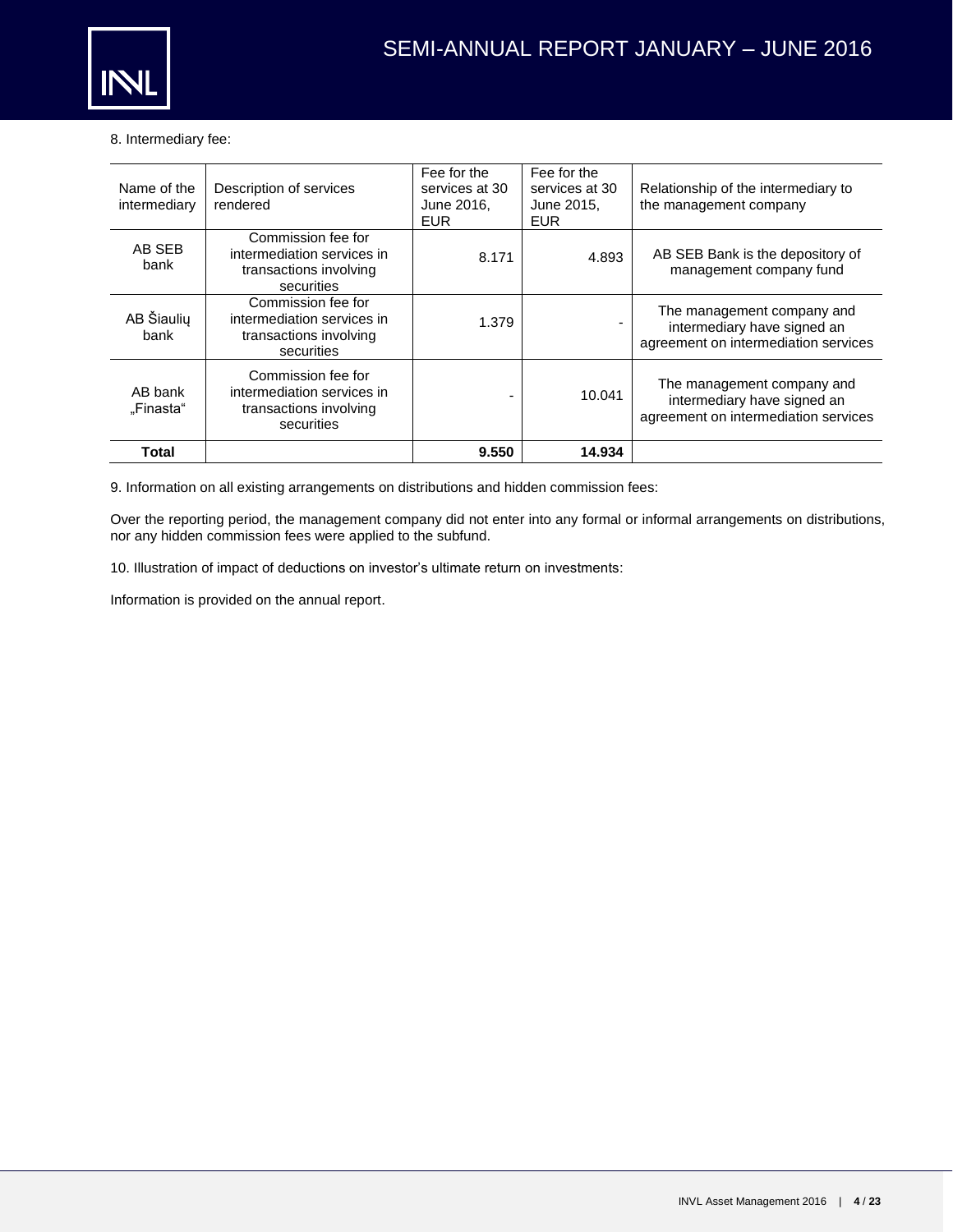

## **IV. INFORMATION ON INVESTMENT PORTFOLIO OF THE COLLECTIVE INVESTMENT UNDERTAKING**

11. Structure of investment portfolio at the end of the reporting period:

| Issuer's name                                                                          | Country         |                          | <b>ISIN code</b> |             | Quantity,<br><b>Total face value</b><br>items |                    |                | <b>Total</b><br>acquisition<br>value |                | <b>Total market</b><br>value         |                         | Market of reference for<br>determining the<br>market value (website<br>address) |                  | Share of<br>votes held<br>in the<br>issuer,% | Share in<br>net<br>assets,% |
|----------------------------------------------------------------------------------------|-----------------|--------------------------|------------------|-------------|-----------------------------------------------|--------------------|----------------|--------------------------------------|----------------|--------------------------------------|-------------------------|---------------------------------------------------------------------------------|------------------|----------------------------------------------|-----------------------------|
| Equity securities listed on the Main List of Stock Exchange or its equivalent          |                 |                          |                  |             |                                               |                    |                |                                      |                |                                      |                         |                                                                                 |                  |                                              |                             |
|                                                                                        |                 |                          |                  |             |                                               |                    |                |                                      |                |                                      |                         |                                                                                 |                  |                                              |                             |
| <b>Total</b>                                                                           |                 |                          |                  |             |                                               |                    |                | $\overline{a}$                       |                |                                      |                         |                                                                                 |                  |                                              |                             |
| Equity securities listed on the Secondary List of Stock Exchange or its equivalent     |                 |                          |                  |             |                                               |                    |                |                                      |                |                                      |                         |                                                                                 |                  |                                              |                             |
|                                                                                        |                 |                          |                  |             |                                               |                    |                |                                      |                |                                      |                         |                                                                                 |                  |                                              |                             |
| <b>Total</b>                                                                           |                 |                          |                  |             |                                               |                    |                | $\blacksquare$                       |                |                                      |                         | $\overline{\phantom{a}}$                                                        |                  |                                              |                             |
| Equity securities traded on other regulated markets                                    |                 |                          |                  |             |                                               |                    |                |                                      |                |                                      |                         |                                                                                 |                  |                                              |                             |
| Sberbank                                                                               | <b>RU</b>       | RU0009029540             |                  |             | 79.000                                        |                    | 3.336          |                                      | 105.386        |                                      | 147.892                 | http://moex.com/                                                                |                  | 0,00                                         | 2,03                        |
| <b>Bank St Petersburg OJSC</b>                                                         | <b>RU</b>       | RU0009100945             |                  |             | 452.256                                       |                    | 6.366          |                                      | 258.470        |                                      | 329.428                 | www.micex.com                                                                   |                  | 0.10                                         | 4,53                        |
| Lukoil GDR                                                                             | <b>RU</b>       | US69343P1057             |                  |             | 16.541                                        |                    | 373            |                                      | 592.071        |                                      | 623.009                 | www.rts.ru                                                                      |                  | 0.00                                         | 8,57                        |
| Gazprom GDR                                                                            | <b>RU</b>       | US3682872078             |                  |             | 143.000                                       |                    |                |                                      | 628.155        |                                      | 555.753                 | www.rts.ru                                                                      |                  | 0,00                                         | 7,64                        |
| <b>MMC Norilsk Nickel ADR</b>                                                          | <b>RU</b>       | US55315J1025             |                  |             | 21.870                                        |                    | $\blacksquare$ |                                      | 310.510        |                                      | 262.085                 | www.lse.co.uk                                                                   |                  | 0,00                                         | 3,60                        |
| <b>Tatnetf PAO</b>                                                                     | <b>RU</b>       | US8766292051             |                  |             | 10.698                                        |                    | $\blacksquare$ |                                      | 278.133        |                                      | 296.438                 | www.lse.co.uk                                                                   |                  | 0.00                                         | 4,08                        |
| Novatek OAO GDR                                                                        | <b>RU</b>       | US6698881090             |                  |             | 3.517                                         |                    | $\overline{a}$ |                                      | 301.781        |                                      | 323.475                 | www.lse.co.uk                                                                   |                  | 0,00                                         | 4,45                        |
| M Video                                                                                | RU              | RU000A0JPGA0             |                  |             | 72.564                                        |                    | 10.214         |                                      | 267.232        |                                      | 308.150                 | www.misex.ru                                                                    |                  | 0.04                                         | 4,24                        |
| X5 Retail Group GDR                                                                    | $\overline{RU}$ | US98387E2054             |                  |             | 18.120                                        |                    |                |                                      | 316.320        |                                      | 325.147                 | www.lse.co.uk                                                                   |                  | 0.01                                         | 4,47                        |
| Sberbank ADR                                                                           | <b>RU</b>       |                          | US80585Y3080     |             | 67.700                                        |                    | $\sim$         |                                      | 431.614        | 531.710                              |                         | www.lse.co.uk                                                                   |                  | 0.00                                         | 7,31                        |
| Mobile TeleSystems                                                                     | <b>RU</b>       | RU0007775219             |                  | 58.100      |                                               |                    | 82             |                                      | 236.314        |                                      | 198.764                 | www.rts.ru                                                                      |                  | 0,00                                         | 2,73                        |
| QIWI                                                                                   | $\overline{RU}$ | US74735M1080             |                  |             | 28.530                                        |                    | 13             |                                      | 324.603        |                                      | 337.009                 | www.nasdaq.com                                                                  |                  | 0,06                                         | 4,63                        |
| <b>Globaltrans GDR</b>                                                                 | <b>RU</b>       |                          | US37949E2046     |             | 71.381                                        |                    | $\blacksquare$ |                                      | 282.877        |                                      | 252.312                 | www.lse.co.uk                                                                   |                  | 0.04                                         | 3,47                        |
| Surgutneftegas - GDR                                                                   | $\overline{RU}$ | US8688612048             |                  | 39.600      |                                               |                    | $\blacksquare$ |                                      | 215.259        |                                      | 181.931                 | www.lse.co.uk                                                                   |                  | 0.00                                         | 2,50                        |
| Rosneft Oil GDR                                                                        | $\overline{RU}$ | US67812M2070             |                  |             | 67.786                                        |                    | $\blacksquare$ |                                      | 294.836        |                                      | 312.953                 | www.lse.co.uk                                                                   |                  | 0.00                                         | 4,30                        |
| Novilipet Steel - GDR                                                                  | $\overline{RU}$ | US67011E2046             |                  | 9.200       |                                               |                    |                |                                      | 102.212        |                                      | 107.845                 | www.lse.co.uk                                                                   |                  | 0.00                                         | 1,48                        |
| <b>Bashneft</b>                                                                        | <b>RU</b>       | RU0007976957             |                  | 8.390       |                                               | 118                |                | 274.184                              |                |                                      | 345.955<br>www.moex.ru  |                                                                                 |                  | 0,01                                         | 4,76                        |
| <b>DIXY Group</b>                                                                      | <b>RU</b>       | RU000A0JP7H1             |                  | 61.090      |                                               | 9                  |                | 260.021                              |                |                                      | 256.931<br>www.misex.ru |                                                                                 |                  | 0,05                                         | 3,53                        |
| <b>OJSC Magnit</b>                                                                     | <b>RU</b>       | US55953Q2021             |                  |             | 7.200                                         |                    | $\blacksquare$ |                                      | 237.287        |                                      | 215.675                 | www.lse.co.uk                                                                   |                  | 0,00                                         | 2,97                        |
| <b>AFK Sistema</b>                                                                     | <b>RU</b>       | US48122U2042             |                  |             | 45.878                                        |                    |                |                                      | 282.005        |                                      | 311.507                 | www.lse.co.uk                                                                   |                  | 0,01                                         | 4,28                        |
| Federal Grid Co                                                                        | <b>RU</b>       | RU000A0JPNN9             |                  | 201.000.000 |                                               |                    | 1.414.592      |                                      | 264.187        |                                      | 442.767                 | www.micex.com                                                                   |                  | 0.02                                         | 6,09                        |
| Aeroflot - Russian Airlines                                                            | <b>RU</b>       | RU0009062285             |                  |             | 287.000                                       |                    | 4.040          |                                      | 302.174        |                                      | 345.393                 | www.moex.com                                                                    |                  | 0,03                                         | 4,75                        |
| <b>Total</b>                                                                           |                 |                          |                  |             |                                               |                    |                |                                      | 6.565.631      |                                      | 7.012.129               |                                                                                 |                  |                                              | 96.41                       |
| <b>Newly issued equity securities</b>                                                  |                 |                          |                  |             |                                               |                    |                |                                      |                |                                      |                         |                                                                                 |                  |                                              |                             |
|                                                                                        | $\sim$          | $\sim$                   |                  |             |                                               |                    |                | $\mathbf{r}$                         |                | $\sim$                               |                         | $\mathbf{r}$                                                                    |                  |                                              |                             |
| <b>Total</b>                                                                           | $\blacksquare$  | $\blacksquare$           |                  |             |                                               | $\overline{a}$     |                | $\overline{a}$                       |                |                                      |                         | $\blacksquare$                                                                  |                  | $\overline{a}$                               | $\blacksquare$              |
| <b>Total equity securities</b>                                                         |                 |                          |                  |             |                                               |                    |                |                                      | 6.565.631      |                                      | 7.012.129               |                                                                                 |                  |                                              | 96,41                       |
| <b>Issuer's name</b>                                                                   |                 | Country                  | <b>ISIN code</b> |             |                                               | Quantity,<br>items |                | <b>Total face</b><br>value           |                | <b>Total</b><br>acquisition<br>value |                         | <b>Total market</b><br>value                                                    | Interest<br>rate | Date of<br>redemption/<br>conversion         | Share in<br>net<br>assets,% |
| Non-equity securities listed on the Main List of Stock Exchange or its equivalent      |                 |                          |                  |             |                                               |                    |                |                                      |                |                                      |                         |                                                                                 |                  |                                              |                             |
|                                                                                        |                 |                          |                  |             |                                               | $\overline{a}$     |                |                                      |                | $\overline{a}$                       |                         | $\sim$                                                                          |                  | $\overline{a}$                               |                             |
| <b>Total</b>                                                                           |                 |                          |                  |             |                                               |                    |                |                                      | $\blacksquare$ |                                      | $\blacksquare$          | $\blacksquare$                                                                  | $\blacksquare$   |                                              |                             |
| Non-equity securities listed on the Secondary List of Stock Exchange or its equivalent |                 |                          |                  |             |                                               |                    |                |                                      |                |                                      |                         |                                                                                 |                  |                                              |                             |
|                                                                                        |                 |                          |                  |             |                                               |                    |                |                                      |                |                                      |                         |                                                                                 |                  |                                              |                             |
| <b>Total</b>                                                                           |                 | $\overline{\phantom{0}}$ | $\blacksquare$   |             | $\blacksquare$                                |                    | $\blacksquare$ |                                      |                |                                      | $\sim$                  |                                                                                 | $\blacksquare$   |                                              | $\blacksquare$              |
|                                                                                        |                 |                          |                  |             |                                               |                    |                |                                      |                |                                      |                         |                                                                                 |                  |                                              |                             |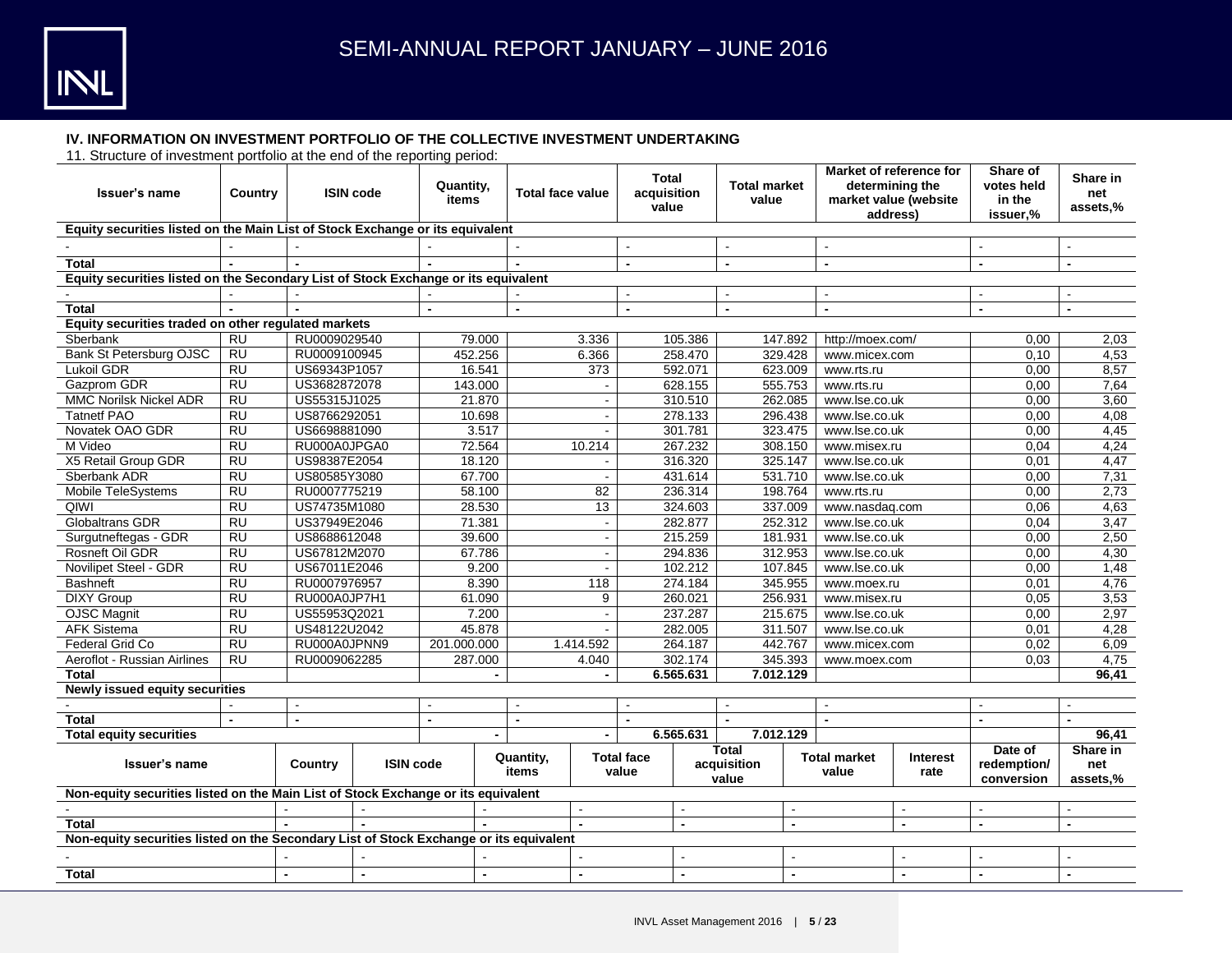

| Non-equity securities traded on other regulated markets                                                                                                                                                                                                                                                                                                                                                                                                                                                                                  |                             |                             |                           |                |                    |                |                            |                                      |                                      |                              |                                                                                        |               |                |                      |                     |                                      |                             |
|------------------------------------------------------------------------------------------------------------------------------------------------------------------------------------------------------------------------------------------------------------------------------------------------------------------------------------------------------------------------------------------------------------------------------------------------------------------------------------------------------------------------------------------|-----------------------------|-----------------------------|---------------------------|----------------|--------------------|----------------|----------------------------|--------------------------------------|--------------------------------------|------------------------------|----------------------------------------------------------------------------------------|---------------|----------------|----------------------|---------------------|--------------------------------------|-----------------------------|
| Issuer's name                                                                                                                                                                                                                                                                                                                                                                                                                                                                                                                            |                             | <b>ISIN code</b><br>Country |                           |                | Quantity,<br>items |                | <b>Total face</b><br>value |                                      | <b>Total</b><br>acquisition<br>value |                              | <b>Total market</b><br>value                                                           |               | rate           | <b>Interest</b>      |                     | Date of<br>redemption/<br>conversion | Share in<br>net<br>assets,% |
| <b>Total</b>                                                                                                                                                                                                                                                                                                                                                                                                                                                                                                                             |                             |                             |                           |                | $\blacksquare$     |                |                            |                                      | $\blacksquare$                       |                              |                                                                                        |               | $\blacksquare$ |                      |                     |                                      |                             |
| Newly issued non-equity securities                                                                                                                                                                                                                                                                                                                                                                                                                                                                                                       |                             |                             |                           |                |                    |                |                            |                                      |                                      |                              |                                                                                        |               |                |                      |                     |                                      |                             |
|                                                                                                                                                                                                                                                                                                                                                                                                                                                                                                                                          |                             |                             |                           |                |                    |                |                            |                                      |                                      |                              |                                                                                        |               |                |                      |                     |                                      |                             |
| <b>Total</b>                                                                                                                                                                                                                                                                                                                                                                                                                                                                                                                             | $\blacksquare$              |                             | $\blacksquare$            |                | $\blacksquare$     |                |                            |                                      | $\blacksquare$                       |                              | $\blacksquare$                                                                         |               | $\blacksquare$ | $\blacksquare$       |                     |                                      | $\blacksquare$              |
| <b>Total non-equity securities</b>                                                                                                                                                                                                                                                                                                                                                                                                                                                                                                       |                             |                             |                           |                | $\blacksquare$     |                |                            |                                      | $\blacksquare$                       |                              |                                                                                        |               | $\blacksquare$ | $\blacksquare$       |                     |                                      | $\blacksquare$              |
|                                                                                                                                                                                                                                                                                                                                                                                                                                                                                                                                          |                             |                             |                           |                |                    |                |                            |                                      |                                      |                              |                                                                                        |               |                |                      |                     |                                      |                             |
| Name of collective<br>investment undertaking (CIU)                                                                                                                                                                                                                                                                                                                                                                                                                                                                                       | <b>ISIN code</b><br>Country |                             | Quantity,<br>items        |                |                    | <b>Manager</b> |                            | <b>Total</b><br>acquisition<br>value |                                      | <b>Total market</b><br>value | <b>Market of reference</b><br>for determining the<br>market value (website<br>address) |               |                |                      | <b>CIU</b><br>type* | Share in<br>net<br>assets,%          |                             |
| Units (shares) of collective investment undertakings (CIU) that meet the requirements of Art. 61.1 of the Lithuanian Law on Collective Investment Undertakings                                                                                                                                                                                                                                                                                                                                                                           |                             |                             |                           |                |                    |                |                            |                                      |                                      |                              |                                                                                        |               |                |                      |                     |                                      |                             |
|                                                                                                                                                                                                                                                                                                                                                                                                                                                                                                                                          |                             |                             |                           |                |                    | $\blacksquare$ |                            |                                      |                                      |                              |                                                                                        |               |                |                      |                     |                                      | $\blacksquare$              |
| <b>Total</b>                                                                                                                                                                                                                                                                                                                                                                                                                                                                                                                             |                             |                             |                           |                |                    |                |                            |                                      |                                      |                              |                                                                                        |               |                |                      |                     |                                      |                             |
| Units (shares) of other collective investment undertakings                                                                                                                                                                                                                                                                                                                                                                                                                                                                               |                             |                             |                           |                |                    |                |                            |                                      |                                      |                              |                                                                                        |               |                |                      |                     |                                      |                             |
|                                                                                                                                                                                                                                                                                                                                                                                                                                                                                                                                          |                             |                             |                           | $\sim$         |                    |                |                            | $\sim$                               |                                      |                              |                                                                                        |               |                |                      |                     |                                      |                             |
| <b>Total</b>                                                                                                                                                                                                                                                                                                                                                                                                                                                                                                                             |                             |                             |                           | $\blacksquare$ |                    |                |                            |                                      |                                      |                              |                                                                                        |               |                |                      |                     |                                      |                             |
| <b>Total CIU units (shares)</b>                                                                                                                                                                                                                                                                                                                                                                                                                                                                                                          |                             |                             |                           |                |                    |                |                            |                                      |                                      |                              |                                                                                        |               |                |                      |                     |                                      |                             |
| * CIU 1 stands for CIU with the strategy of investment of up to 100% of net assets in non-equity securities;<br>CIU 2 stands for CIU with the strategy of mixed (balanced) investment;<br>CIU 3 stands for CIU with the strategy of investment of up to 100% of net assets in equity securities;<br>CIU 4 stands for CIU with the strategy of investment of up to 100% of net assets in money market instruments;<br>CIU 5 stands for all other types of CIU (alternative investment, private equity, real estate, raw materials, etc.). |                             |                             |                           |                |                    |                |                            |                                      |                                      |                              |                                                                                        |               |                |                      |                     |                                      |                             |
| Issuer's name                                                                                                                                                                                                                                                                                                                                                                                                                                                                                                                            | Country                     |                             | Name of the<br>instrument |                | Quantity,<br>items |                | Currency                   |                                      |                                      | <b>Total market</b><br>value |                                                                                        | Interest rate |                | <b>Maturity date</b> |                     |                                      | Share in net<br>assets,%    |
| Money market instruments traded on the regulated markets                                                                                                                                                                                                                                                                                                                                                                                                                                                                                 |                             |                             |                           |                |                    |                |                            |                                      |                                      |                              |                                                                                        |               |                |                      |                     |                                      |                             |
|                                                                                                                                                                                                                                                                                                                                                                                                                                                                                                                                          |                             |                             |                           |                |                    |                |                            |                                      | ÷                                    |                              |                                                                                        |               |                |                      |                     |                                      |                             |
| <b>Total</b>                                                                                                                                                                                                                                                                                                                                                                                                                                                                                                                             | $\overline{a}$              | $\blacksquare$              |                           | $\overline{a}$ |                    |                |                            |                                      | $\blacksquare$                       |                              |                                                                                        |               | $\blacksquare$ |                      |                     | $\overline{a}$                       |                             |
| Other money market instruments                                                                                                                                                                                                                                                                                                                                                                                                                                                                                                           |                             |                             |                           |                |                    |                |                            |                                      |                                      |                              |                                                                                        |               |                |                      |                     |                                      |                             |
|                                                                                                                                                                                                                                                                                                                                                                                                                                                                                                                                          |                             |                             |                           |                |                    |                |                            |                                      |                                      |                              |                                                                                        |               |                |                      |                     |                                      |                             |
| <b>Total</b>                                                                                                                                                                                                                                                                                                                                                                                                                                                                                                                             |                             | $\blacksquare$              |                           |                |                    |                |                            |                                      |                                      |                              |                                                                                        |               |                |                      |                     |                                      |                             |
| <b>Total money market instruments</b>                                                                                                                                                                                                                                                                                                                                                                                                                                                                                                    |                             |                             |                           |                |                    |                |                            |                                      |                                      |                              |                                                                                        |               |                |                      |                     |                                      |                             |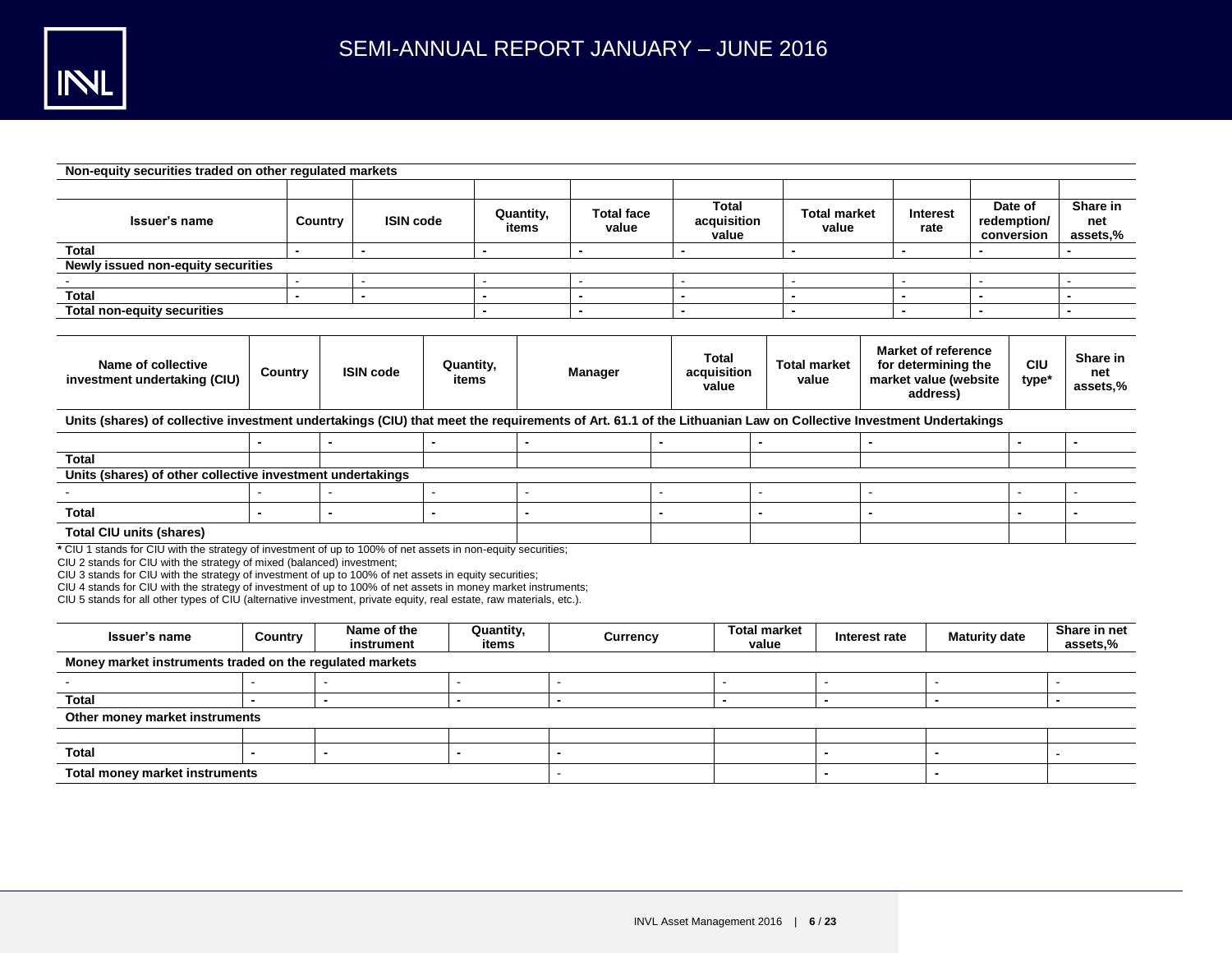| Name of the credit institution                                                                         |                  | Country                                                                                |                          |              | <b>Currency</b> | <b>Total market</b><br>value       |                                         |                                       |                              | Interest rate    | <b>Deposit maturity</b><br>date         |                | Share in net<br>assets,% |         |                             |
|--------------------------------------------------------------------------------------------------------|------------------|----------------------------------------------------------------------------------------|--------------------------|--------------|-----------------|------------------------------------|-----------------------------------------|---------------------------------------|------------------------------|------------------|-----------------------------------------|----------------|--------------------------|---------|-----------------------------|
| Deposits held in credit institutions                                                                   |                  |                                                                                        |                          |              |                 |                                    |                                         |                                       |                              |                  |                                         |                |                          |         |                             |
|                                                                                                        |                  |                                                                                        |                          |              |                 |                                    |                                         |                                       |                              |                  |                                         |                |                          |         |                             |
| Total deposits held in credit institutions                                                             |                  |                                                                                        |                          |              |                 |                                    |                                         |                                       |                              |                  |                                         | $\overline{a}$ |                          |         |                             |
| Name of the<br>instrument                                                                              | <b>Issuer</b>    | Country                                                                                |                          | Counterparty | <b>Currency</b> |                                    | Investment<br>transaction<br>(position) | Value of<br>transaction<br>(position) | <b>Total market</b><br>value |                  | Name of the market<br>(website address) |                | <b>Maturity</b><br>date  |         | Share in<br>net<br>assets,% |
| Derivative financial instruments traded on the regulated markets                                       |                  |                                                                                        |                          |              |                 |                                    |                                         |                                       |                              |                  |                                         |                |                          |         |                             |
|                                                                                                        |                  |                                                                                        |                          |              |                 |                                    |                                         |                                       |                              |                  | $\blacksquare$                          |                |                          |         | $\blacksquare$              |
| <b>Total</b>                                                                                           |                  | $\overline{a}$                                                                         | $\blacksquare$           |              | $\blacksquare$  | $\blacksquare$                     |                                         | $\blacksquare$                        |                              | $\blacksquare$   | $\overline{a}$                          |                | $\blacksquare$           |         | $\blacksquare$              |
| Other derivative financial instruments                                                                 |                  |                                                                                        |                          |              |                 |                                    |                                         |                                       |                              |                  |                                         |                |                          |         |                             |
|                                                                                                        |                  |                                                                                        | $\sim$                   |              | ٠               |                                    |                                         |                                       |                              | ÷                | $\overline{a}$                          |                |                          |         | $\overline{a}$              |
| <b>Total</b>                                                                                           |                  |                                                                                        | $\blacksquare$           |              |                 |                                    |                                         |                                       |                              |                  |                                         |                |                          |         |                             |
| <b>Total derivative financial instruments</b>                                                          |                  |                                                                                        |                          |              |                 |                                    |                                         |                                       |                              | $\blacksquare$   |                                         |                |                          |         | $\blacksquare$              |
| <b>Total market value</b><br>Share in net assets, %                                                    |                  |                                                                                        |                          |              |                 |                                    |                                         |                                       |                              |                  |                                         |                |                          |         |                             |
|                                                                                                        | Name of the bank |                                                                                        |                          | Currency     |                 |                                    |                                         |                                       |                              | Interest rate    |                                         |                |                          |         |                             |
| Cash                                                                                                   |                  |                                                                                        |                          |              |                 |                                    |                                         |                                       |                              |                  |                                         |                |                          |         |                             |
| AB SEB bankas                                                                                          |                  |                                                                                        |                          | <b>EUR</b>   |                 | 195.698                            |                                         |                                       |                              |                  |                                         |                |                          | 2,69    |                             |
| AB SEB bankas                                                                                          |                  |                                                                                        |                          | <b>USD</b>   |                 | 29.363<br>ä,                       |                                         |                                       |                              |                  |                                         | 0,40           |                          |         |                             |
| AB SEB bankas                                                                                          |                  |                                                                                        |                          | <b>RUB</b>   |                 | 21.988<br>$\overline{\phantom{0}}$ |                                         |                                       |                              |                  |                                         | 0,30           |                          |         |                             |
| <b>Total cash</b>                                                                                      |                  |                                                                                        |                          |              |                 | 247.049<br>$\blacksquare$          |                                         |                                       |                              |                  | 3,39                                    |                |                          |         |                             |
|                                                                                                        |                  |                                                                                        |                          |              |                 |                                    |                                         |                                       |                              |                  |                                         |                |                          |         |                             |
| <b>Name</b>                                                                                            |                  |                                                                                        | <b>Brief description</b> |              |                 |                                    | <b>Total value</b>                      |                                       |                              | Intended purpose |                                         |                | Share in net assets, %   |         |                             |
| Other instruments not defined in Art. 57.1 of the Lithuanian Law on Collective Investment Undertakings |                  |                                                                                        |                          |              |                 |                                    |                                         |                                       |                              |                  |                                         |                |                          |         |                             |
| Amounts receivable                                                                                     |                  | Published, but during the reporting period has<br>not received the amount of dividends |                          |              |                 |                                    |                                         | 41.592                                |                              |                  |                                         |                |                          |         | 0,57                        |
| Amounts payable                                                                                        |                  | Payable amounts for shares redemption                                                  |                          |              |                 |                                    |                                         | (14.303)                              |                              |                  |                                         |                |                          |         | (0, 20)                     |
| Amounts payable                                                                                        |                  | Payable amounts for management company and<br>depository                               |                          |              | (11.531)        |                                    |                                         |                                       |                              |                  |                                         |                |                          | (0, 16) |                             |
| Amounts payable                                                                                        |                  | Other payables                                                                         |                          |              |                 |                                    |                                         | (2.446)                               |                              |                  |                                         |                |                          |         | (0,03)                      |
| <b>Total</b>                                                                                           |                  |                                                                                        |                          |              |                 |                                    |                                         | 13.312                                |                              |                  |                                         |                |                          |         | 0,18                        |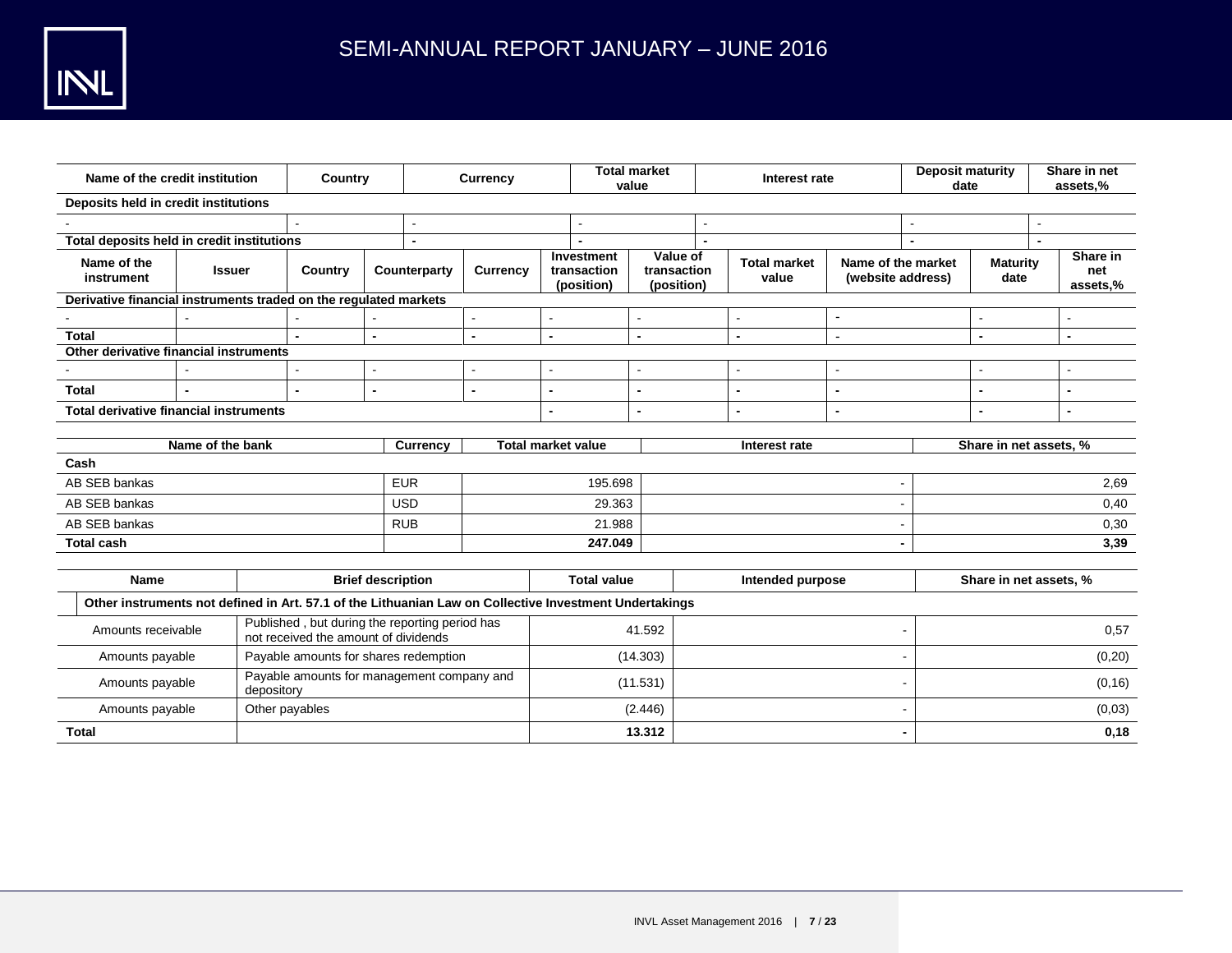

12. Breakdown of investments by the criteria that meet the investment strategy: Information is provided in Note 4.

## By investment object

|                                    | At 30 June 2016             |                       | At 1 January 2016    |                    |  |  |
|------------------------------------|-----------------------------|-----------------------|----------------------|--------------------|--|--|
| Breakdown of investments           | Market value,<br><b>EUR</b> | Share in assets,<br>% | Market value,<br>EUR | Share in assets, % |  |  |
| <b>Shares</b>                      | 7.012.129                   | 96.42                 | 2.651.967            | 96,87              |  |  |
| Government debt securities         |                             |                       | -                    |                    |  |  |
| Corporate debt securities          |                             |                       |                      |                    |  |  |
| Collective investment undertakings |                             |                       |                      |                    |  |  |
| Money market instruments           |                             |                       |                      |                    |  |  |
| Deposits                           |                             |                       |                      |                    |  |  |
| Derivative financial instruments   |                             |                       |                      |                    |  |  |
| Cash held in credit institutions   | 247.049                     | 3,4                   | 81.344               | 2,97               |  |  |
| Other instruments                  |                             |                       |                      |                    |  |  |
| <b>Total</b>                       | 7.259.178                   | 99,82                 | 2.733.311            | 99,84              |  |  |

By industry sector

|                                    | At 30 June 2016             |                          | At 1 January 2016           |                    |  |  |  |
|------------------------------------|-----------------------------|--------------------------|-----------------------------|--------------------|--|--|--|
| Breakdown of investments           | Market value,<br><b>EUR</b> | Share in assets,<br>$\%$ | Market value,<br><b>EUR</b> | Share in assets, % |  |  |  |
| Telecommunications                 | 198.764                     | 2,73                     | 81.889                      | 2,99               |  |  |  |
| Health care                        |                             |                          |                             |                    |  |  |  |
| Emergency goods and services       | 1.231.002                   | 16,93                    | 404.509                     | 14,78              |  |  |  |
| Convenience goods and services     | 472,606                     | 6,5                      | 112.874                     | 4,12               |  |  |  |
| <b>Financial services</b>          | 1.657.546                   | 22,79                    | 539.162                     | 19,69              |  |  |  |
| Information technology             |                             |                          |                             |                    |  |  |  |
| Industrial materials               |                             |                          | 131.770                     | 4,81               |  |  |  |
| Utility goods and services         | 442.767                     | 6.09                     |                             |                    |  |  |  |
| Energy                             | 2.639.514                   | 36,29                    | 1.087.112                   | 39,72              |  |  |  |
| <b>Materials</b>                   | 369.930                     | 5,09                     | 294.651                     | 10,76              |  |  |  |
| Collective investment undertakings |                             |                          |                             |                    |  |  |  |
| Derivative financial instruments   |                             |                          |                             |                    |  |  |  |
| Government securities              |                             |                          |                             |                    |  |  |  |
| Total                              | 7.012.129                   | 96,42                    | 2.651.967                   | 96,87              |  |  |  |

## By currency

|                          | At 30 June 2016      |                       | At 1 January 2016    |                    |
|--------------------------|----------------------|-----------------------|----------------------|--------------------|
| Breakdown of investments | Market value,<br>EUR | Share in assets.<br>% | Market value,<br>EUR | Share in assets, % |
| <b>EUR</b>               | 195.698              | 2.69                  | 16.727               | 0,61               |
| <b>USD</b>               | 4.666.212            | 64,16                 | 1.831.514            | 66,90              |
| <b>RUB</b>               | 2.397.268            | 32,96                 | 885.070              | 32,33              |
| <b>Total</b>             | 7.259.178            | 99,81                 | 2.733.311            | 99,84              |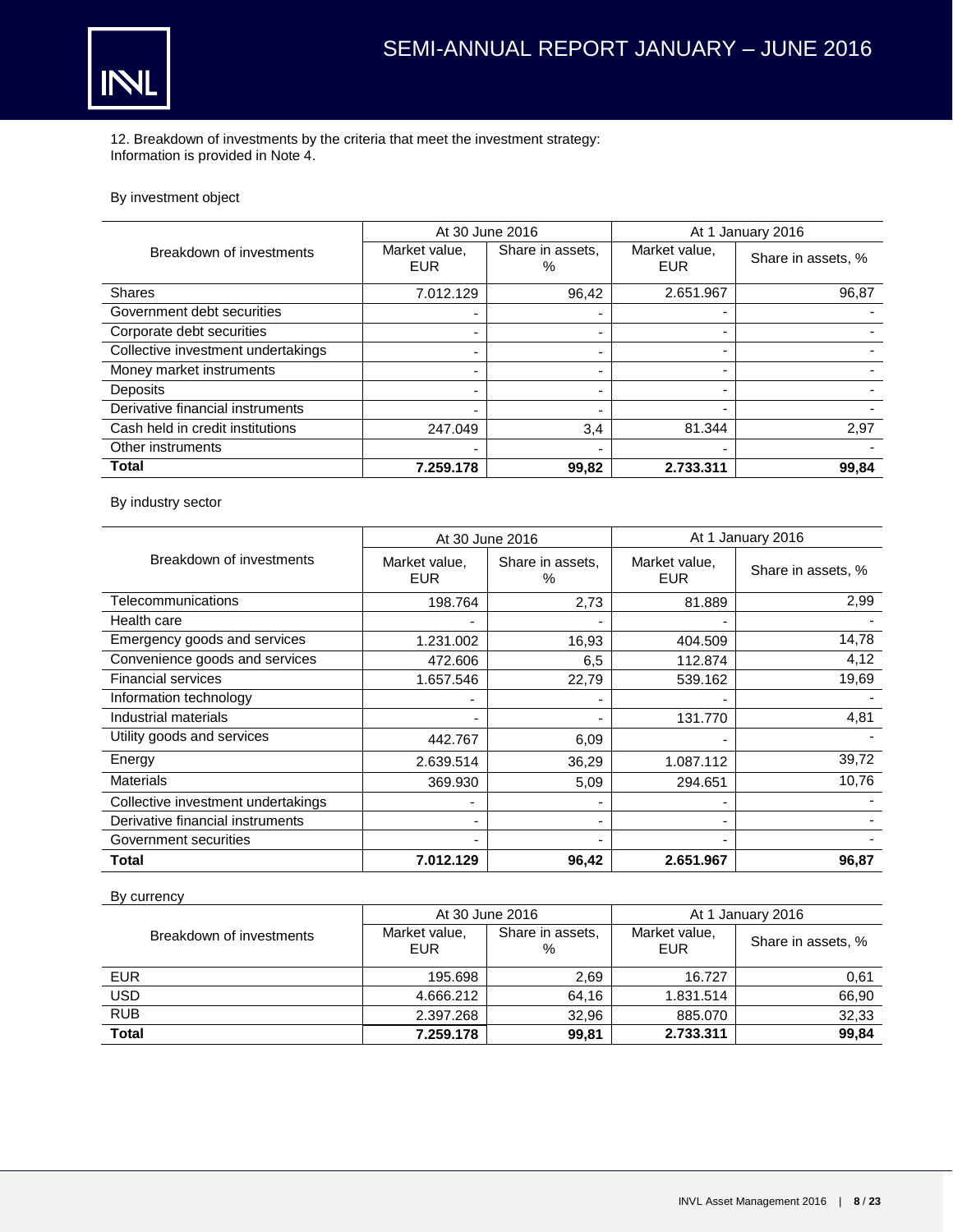

#### 12. Breakdown of investments by the criteria that meet the investment strategy (continued)

#### By geographical area

|                          | At 30 June 2016      |                       | At 1 January 2016    |                    |
|--------------------------|----------------------|-----------------------|----------------------|--------------------|
| Breakdown of investments | Market value,<br>EUR | Share in<br>assets, % | Market value,<br>EUR | Share in assets, % |
| Lithuania                | 247.049              | 3,4                   | 81.344               | 2,97               |
| Russia                   | 7.012.129            | 96.42                 | 2.651.967            | 96,87              |
| <b>Total</b>             | 7.259.178            | 99,82                 | 2.733.311            | 99,84              |

#### By type of issuer

|                                                                               | At 30 June 2016             |                       | At 1 January 2016           |                    |  |
|-------------------------------------------------------------------------------|-----------------------------|-----------------------|-----------------------------|--------------------|--|
| Breakdown of investments                                                      | Market value,<br><b>EUR</b> | Share in<br>assets, % | Market value,<br><b>EUR</b> | Share in assets, % |  |
| Government of the Republic of<br>Lithuania                                    |                             |                       |                             |                    |  |
| Governments of other countries                                                |                             |                       |                             |                    |  |
| Companies registered in the Republic<br>of Lithuania                          |                             |                       |                             |                    |  |
| Companies registered outside the<br>Republic of Lithuania                     | 7.012.129                   | 96,42                 | 2.651.967                   | 96,87              |  |
| Collective investment undertakings<br>registered in the Republic of Lithuania |                             |                       |                             |                    |  |
| Collective investment undertakings<br>registered outside the Republic of      |                             |                       |                             |                    |  |
| Other                                                                         |                             |                       |                             |                    |  |
| Total                                                                         | 7.012.129                   | 96,42                 | 2.651.967                   | 96,87              |  |

13. Transactions involving derivative financial instruments conducted over the reporting period, other than those referred to in section 11 herein:

Within reporting period there were no executions of such transactions.

14. Types of derivative financial instruments referred to in section 11 of the Annex, the related risks and quantitative limits and methods used to assess the risks incurred by the collective investment undertaking in relation to transactions involving derivative financial instruments. Description of how derivative financial instrument may be used to hedge investment instrument transaction (position) against risk:

Within reporting period there were no executions of transactions involving derivative investment instruments.

15. Total value of liabilities arising on transactions involving derivative financial instruments at the end of the reporting period:

Within reporting period there were no completions of transactions involving derivative investment instruments. Therefore, there were no liabilities related to use of derivative financial instruments.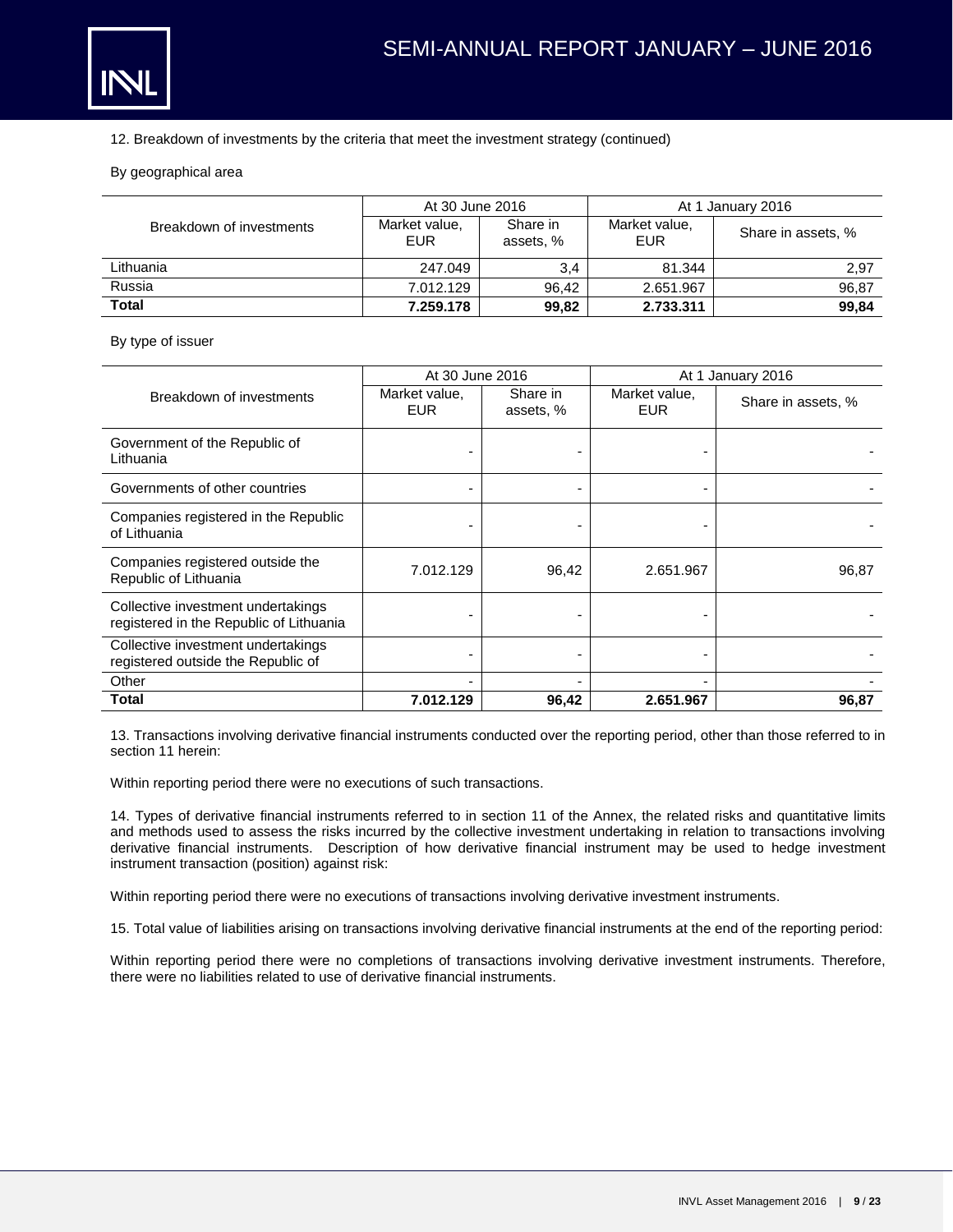

16. Risk, related to derivative investment instruments taken by financed collective investment entity:

16.1. The sum of the direct potential risk extent of the feeder collective investment undertaking and the actual derivative financial instruments risk of the master collective investment undertaking that is proportional to the feeder collective investment undertaking investments to the master undertaking:

The collective investment undertaking is a non-master investment undertaking.

16.2. The sum of the direct potential risk extent of the feeder collective investment undertaking and the extent of potential maximum risk that was taken by the master collective investment undertaking according to transactions on derivative financial instruments and that was determined in the founding documents of the master collective investment undertaking and that is proportional to the feeder collective investment undertaking investments to the master undertaking:

The collective investment undertaking is a non-master investment undertaking.

17. Analysis of the current investment portfolio's compliance (non-compliance) with the collective investment undertaking's investment strategy (investment trends, investment specialisation, geographical area, etc.):

The fund's investment portfolio is in line with the fund's investment strategy.

The fund's assets are invested in shares of companies operating in Russian Federation. No more than 33% of the subfund's assets may be invested in companies based in other CIS countries (including the former CIS countries).

The fund's investment portfolio comprises shares of 15 to 25 different companies. A low level of diversification of the investment portfolio enables the subfund to ensure maximum control over the selected positions and an effective structure of the subfund.

18. Factors that had the major impact on the structure of investment portfolio and changes in its value over the reporting period:

Fluctuations of stock and commodity prices had the greatest impact on investment portfolio value changes.

#### **V. RETURN ON IVESTMENTS AND RISK INDICATORS OF THE COLLECTIVE INVESTMENT UNDERTAKING**

19. Benchmark index (if selected) and its brief description:

Information is provided in the annual report.

20. Change in unit (share) value for the same period, change in annual return (gross and net) on investments, and change in value of benchmark index (if selected), and other indicators over the last 10 years of the fund's operation:

Information is provided in the annual report.

21. Average return on investments, average change in value of investment unit and average change in value of benchmark index (if selected) over the last three, five, ten years (average net return on investments, average change in unit value and average change in value of benchmark index are calculated as a geometric mean of annual changes in net return on investments, annual changes in unit value and annual changes in value of benchmark index, respectively):

Information is provided in the annual report.

22. Other indicators revealing the risks pertaining to the investment portfolio:

Information is provided in the annual report.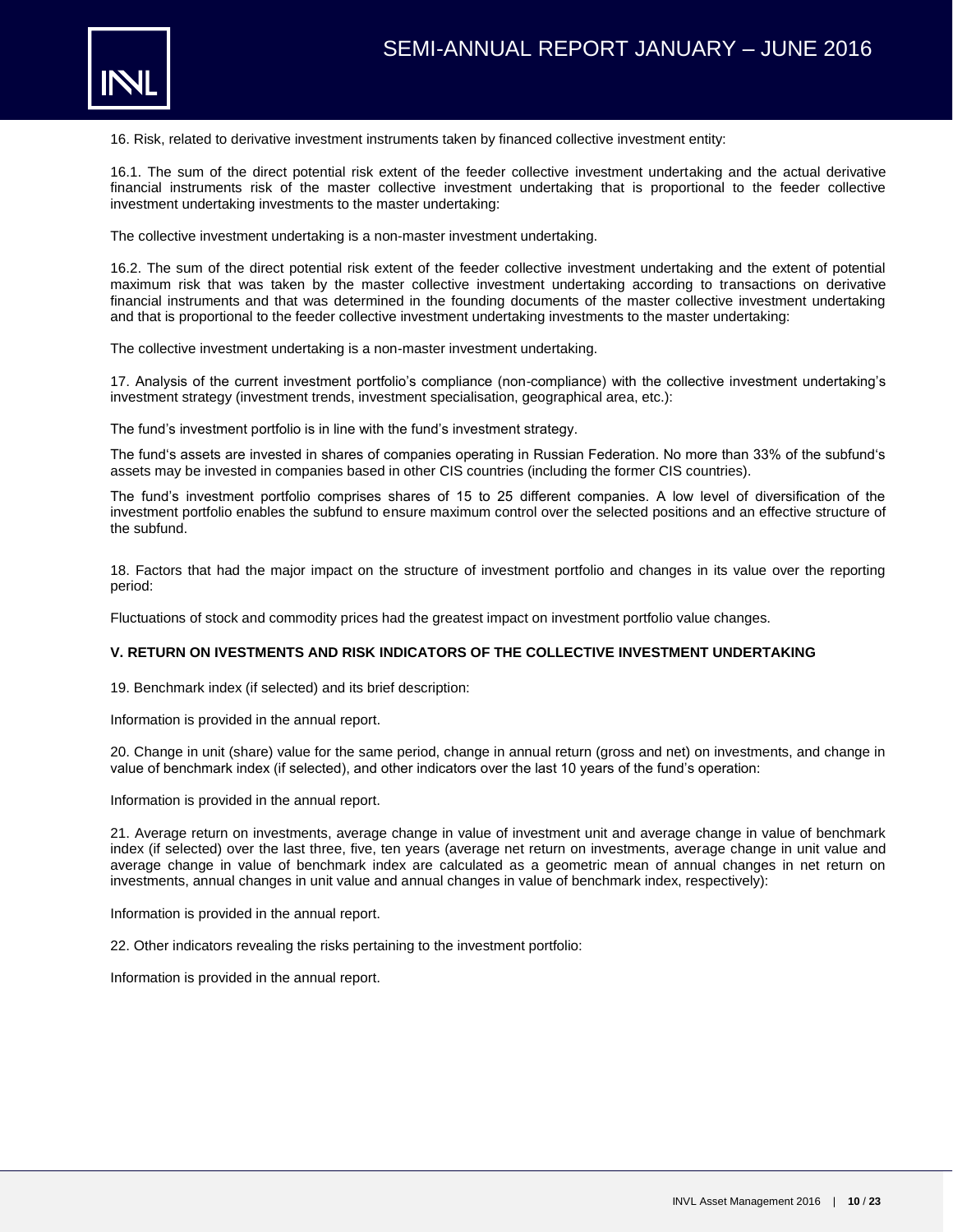

## **VI. FINANCIAL POSITION OF THE COLLECTIVE INVESTMENT UNDERTAKING**

23. The financial statements of the collective investment undertaking have been prepared in accordance with the requirements of the Lithuanian laws and legal acts:

23.1. Statement of net assets:

| No.       | Assets                                                                         | Note No | Financial year<br>$(2016-06-30)$ | Previous financial<br>year<br>$(2015 - 12 - 31)$ |
|-----------|--------------------------------------------------------------------------------|---------|----------------------------------|--------------------------------------------------|
| Α.        | <b>ASSETS</b>                                                                  |         | 7.300.770                        | 2.743.443                                        |
| 1.        | <b>CASH</b>                                                                    |         | 247.049                          | 81.344                                           |
| 2.        | <b>TIME DEPOSITS</b>                                                           |         |                                  |                                                  |
| 3.        | <b>MONEY MARKET INSTRUMENTS</b>                                                |         |                                  |                                                  |
| 3.1.      | <b>Treasury bills</b>                                                          |         |                                  |                                                  |
| 3.2.      | Other money market instruments                                                 |         |                                  |                                                  |
| 4.        | TRANSFERABLE SECURITIES                                                        |         | 7.012.129                        | 2.651.967                                        |
| 4.1.      | Non-equity securities                                                          |         |                                  |                                                  |
| 4.1.1.    | Non-equity securities issued or guaranteed by<br>governments and central banks |         |                                  |                                                  |
| 4.1.2.    | Other non-equity securities                                                    |         |                                  |                                                  |
| 4.2.      | <b>Equity securities</b>                                                       |         | 7.012.129                        | 2.651.967                                        |
| 4.3.      | Investment units and shares of other collective<br>investment undertakings     |         |                                  |                                                  |
| 5.        | <b>PREPAYMENTS</b>                                                             |         |                                  |                                                  |
| 6.        | <b>AMOUNTS RECEIVABLE</b>                                                      |         | 41.592                           | 10.132                                           |
| 6.1.      | Amounts receivable from sale of investments                                    |         |                                  |                                                  |
| 6.2.      | Other amounts receivable                                                       |         | 41.592                           | 10.132                                           |
| 7.        | <b>INVESTMENT AND OTHER ASSETS</b>                                             |         |                                  |                                                  |
| 7.1.      | Investment property                                                            |         |                                  |                                                  |
| 7.2.      | Derivative financial instruments                                               |         |                                  |                                                  |
| 7.3.      | Other assets                                                                   |         |                                  |                                                  |
| <b>B.</b> | <b>LIABILITIES</b>                                                             |         | 28.280                           | 5.816                                            |
| 1.        | Amounts payable                                                                |         | 28.280                           | 5.816                                            |
| 1.1.      | Amounts payable for financial and investment<br>assets                         |         |                                  |                                                  |
| 1.2.      | Amounts payable to management company<br>and depository                        |         | 11.531                           | 5.426                                            |
| 1.3.      | Other payables                                                                 |         | 16.749                           | 390                                              |
| 2.        | Accrued charges                                                                |         |                                  |                                                  |
| 3.        | Borrowings from credit institutions                                            |         |                                  |                                                  |
| 4.        | Liabilities under contracts on derivative<br>financial instruments             |         |                                  |                                                  |
| 5.        | <b>Other liabilities</b>                                                       |         |                                  |                                                  |
| C.        | <b>NET ASSETS</b>                                                              |         | 7.272.490                        | 2.737.627                                        |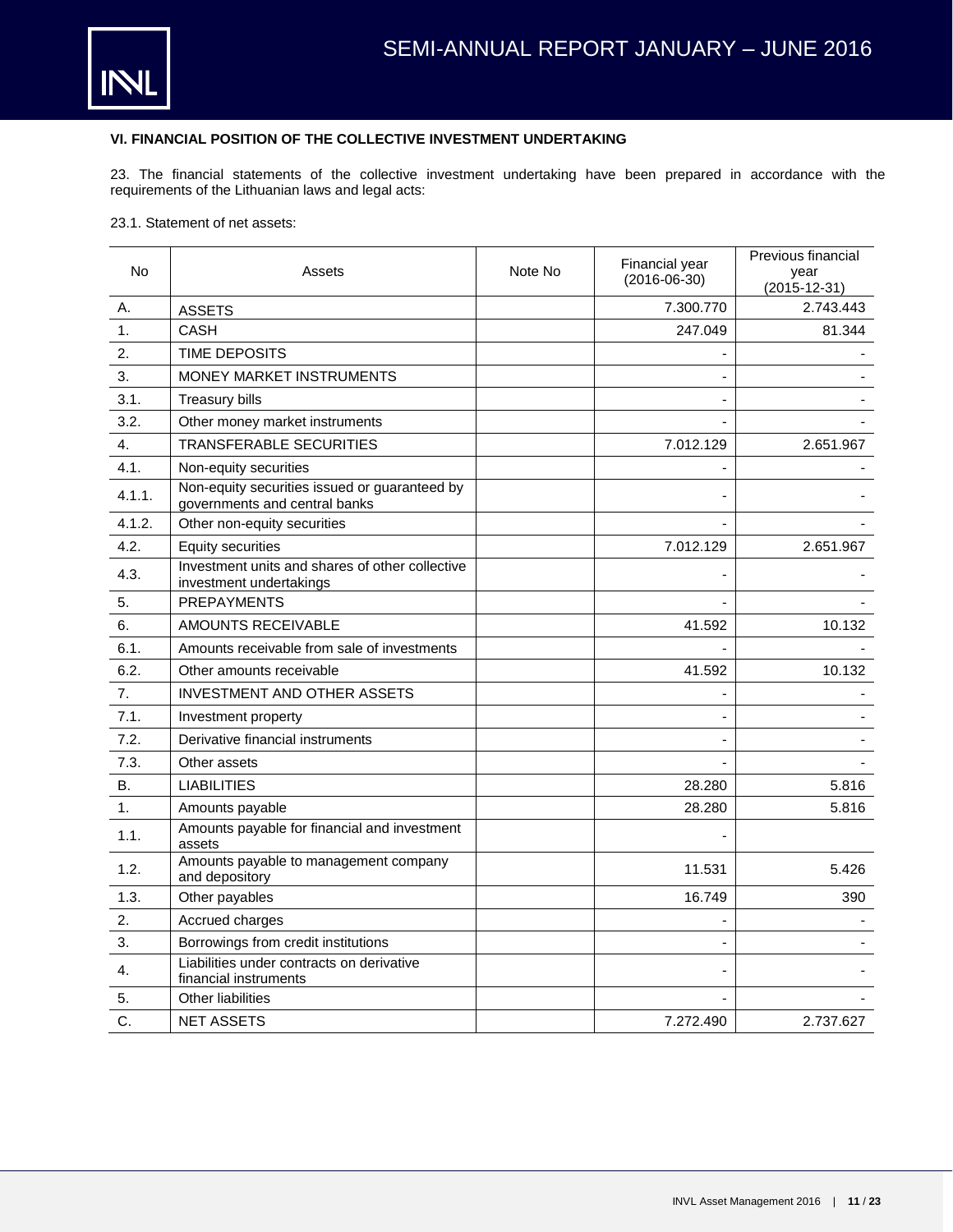

## 23.2. Statement of changes in net assets:

| <b>No</b>        | Items                                                              | Note No | Financial year<br>$(2016-06-30)$ | Previous financial<br>year<br>$(2015 - 06 - 30)$ |
|------------------|--------------------------------------------------------------------|---------|----------------------------------|--------------------------------------------------|
| 1.               | NET ASSET VALUE AT 1 JANUARY                                       |         | 2.737.627                        | 1.770.423                                        |
| $\overline{2}$ . | <b>INCREASE IN NET ASSET VALUE</b>                                 |         |                                  |                                                  |
| 2.1.             | Contributions of participants                                      |         | 4.953.578                        | 5.835.104                                        |
| 2.2.             | Transfers from other funds*                                        |         | 95.902                           | 48.265                                           |
| 2.3.             | Guarantee contributions                                            |         |                                  |                                                  |
| 2.4.             | Investment income                                                  |         | 71.257                           | 52.667                                           |
| 2.4.1.           | Interest income                                                    |         |                                  |                                                  |
| 2.4.2.           | <b>Dividends</b>                                                   |         | 71.257                           | 52.667                                           |
| 2.4.3.           | Rental income                                                      |         |                                  |                                                  |
| 2.5.             | Gain on change in value and sale of investments                    |         | 3.783.828                        | 3.006.619                                        |
| 2.6.             | Foreign exchange gain                                              |         | 76.927                           | 43.383                                           |
| 2.7.             | Gain on transactions involving derivative financial<br>instruments |         |                                  |                                                  |
| 2.8.             | Other increases in net asset value                                 |         |                                  | 826                                              |
|                  | TOTAL INCREASE IN NET ASSET VALUE                                  |         | 8.981.492                        | 8.986.864                                        |
| 3.               | DECREASE IN NET ASSET VALUE                                        |         |                                  |                                                  |
| 3.1.             | Payments to participants                                           |         | 1.408.516                        | 3.831.518                                        |
| 3.2.             | Transfers to other funds                                           |         | 79.474                           | 19.750                                           |
| 3.3.             | Loss on change in value and sale of investments                    |         | 2.825.037                        | 2.516.640                                        |
| 3.4.             | Foreign exchange loss                                              |         | 82.091                           | 46.761                                           |
| 3.5.             | Loss on transactions involving derivative financial<br>instruments |         |                                  |                                                  |
| 3.6.             | Management costs:                                                  |         | 51.457                           | 55.753                                           |
| 3.6.1.           | Fee to management company                                          |         | 31.554                           | 26.278                                           |
| 3.6.2.           | Fee to depository                                                  |         | 3.769                            | 7.481                                            |
| 3.6.3.           | Fee to intermediaries                                              |         | 9.487                            | 14.933                                           |
| 3.6.4.           | Audit fee costs                                                    |         | 631                              | 1.790                                            |
| 3.6.5.           | Interest costs                                                     |         |                                  |                                                  |
| 3.6.6.           | Other costs                                                        |         | 6.016                            | 5.271                                            |
| 3.7.             | Other decreases in net asset value                                 |         | 54                               |                                                  |
| 3.8.             | Reimbursement of costs (-)                                         |         |                                  |                                                  |
|                  | TOTAL DECREASE IN NET ASSET VALUE                                  |         | 4.446.629                        | 6.470.422                                        |
| 4.               | Change in value of net assets                                      |         | 4.534.863                        | 2.516.442                                        |
| 5.               | Profit appropriation                                               |         |                                  |                                                  |
| 6.               | NET ASSET VALUE AT 30 JUNE                                         |         | 7.272.490                        | 4.286.865                                        |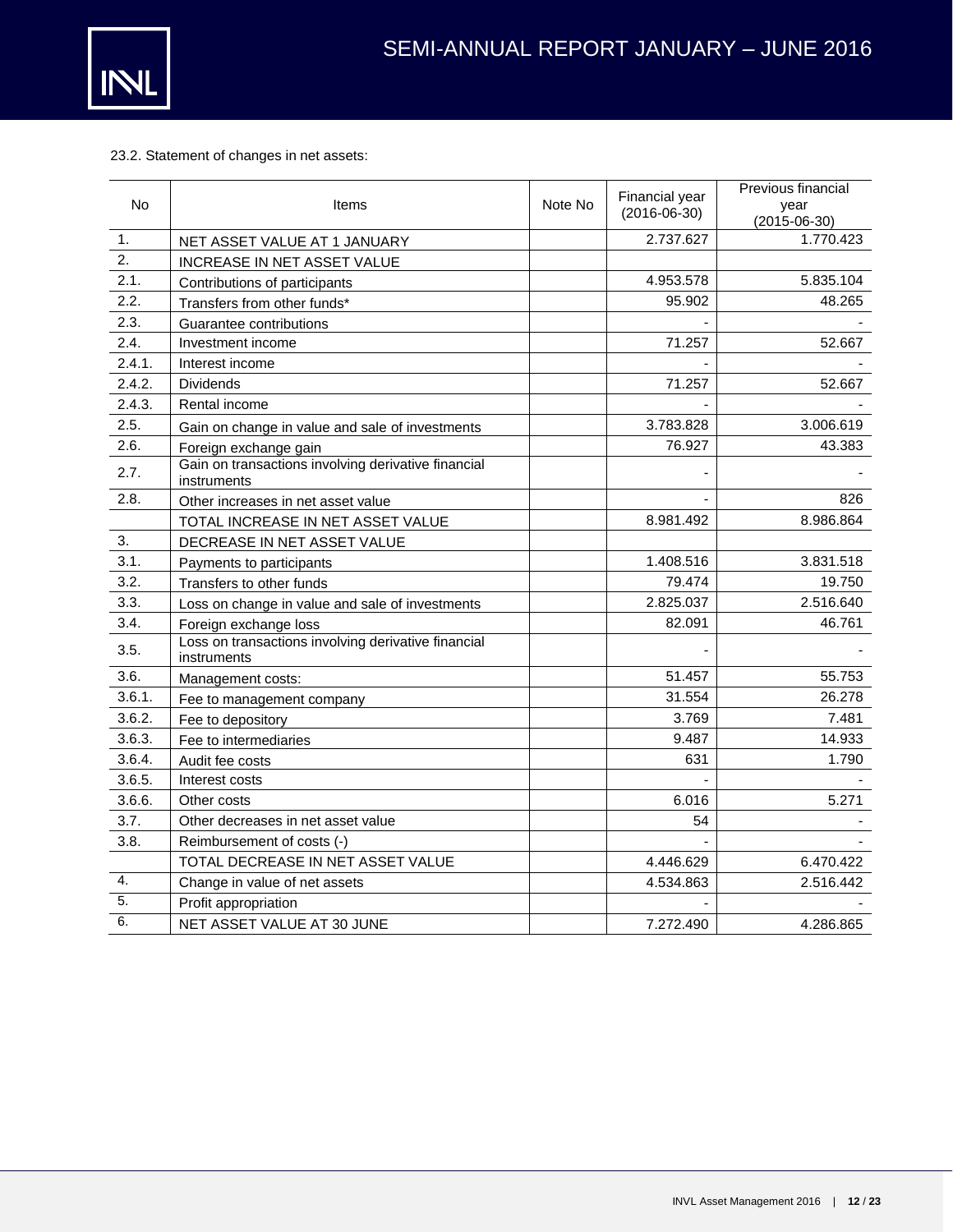

23.3. Explanatory notes.

23.3.1. General information:

Details of the collective investment undertaking:

| Name                                                                                                                                                                   | <b>INVL Russia TOP20 Subfund</b>                                                                                        |
|------------------------------------------------------------------------------------------------------------------------------------------------------------------------|-------------------------------------------------------------------------------------------------------------------------|
| Type, legal form                                                                                                                                                       | Open-ended type special investment fund for investments in transferable<br>securities, with no rights of a legal entity |
| Date on which the Securities<br>Commission (currently the Bank of<br>Lithuania) approved the documents<br>on the formation of the collective<br>investment undertaking | 29 October 2010                                                                                                         |
| Duration of operation                                                                                                                                                  | Indefinite period                                                                                                       |
| Location                                                                                                                                                               | Vilnius                                                                                                                 |
|                                                                                                                                                                        |                                                                                                                         |

Details of the management company:

| Name                                                                                                  | <b>INVL Asset Management UAB</b>                                                                                                                                                   |
|-------------------------------------------------------------------------------------------------------|------------------------------------------------------------------------------------------------------------------------------------------------------------------------------------|
| Company code                                                                                          | 126263073                                                                                                                                                                          |
| Office address                                                                                        | Gynėjų str. 14, LT-01109 Vilnius                                                                                                                                                   |
| Register at which all data about the<br>undertaking is stored and compiled                            | State enterprise Centre of Register, Vilnius branch                                                                                                                                |
| Telephone number                                                                                      | 8 700 55 959                                                                                                                                                                       |
| Fax number                                                                                            | 8 5 279 06 02                                                                                                                                                                      |
| Email address                                                                                         | info@invl.com                                                                                                                                                                      |
| Website address                                                                                       | www.invl.com                                                                                                                                                                       |
| Licence No                                                                                            | <b>VIK-005</b>                                                                                                                                                                     |
| Manager of the collective investment<br>undertaking, other individuals<br>making investment decisions | Vytautas Plunksnis (Board Member); Tomas Krakauskas (Director of Investment<br>Management Department); Vaidotas Rūkas (Head of Funds Management);<br>Dainius Bložė (Fund Manager). |

Details of the depository:

| Name             | SEB bank AB                       |
|------------------|-----------------------------------|
| Company code     | 112021238                         |
| Office address   | Gedimino av. 12, LT-01103 Vilnius |
| Telephone number | $(8-5)$ 268 28 00                 |
| Fax number       | $(8-5)$ 268 23 33                 |

Details of the audit company engaged to audit the annual financial statements:

| Name             | PricewaterhouseCoopers UAB        |
|------------------|-----------------------------------|
| Company code     | 111473315                         |
| Office address   | J.Jasinskio 16B, LT-03163 Vilnius |
| Telephone number | $(8-5)$ 239 2300                  |

## Reporting period

From 1 January 2016 to 30 June 2016.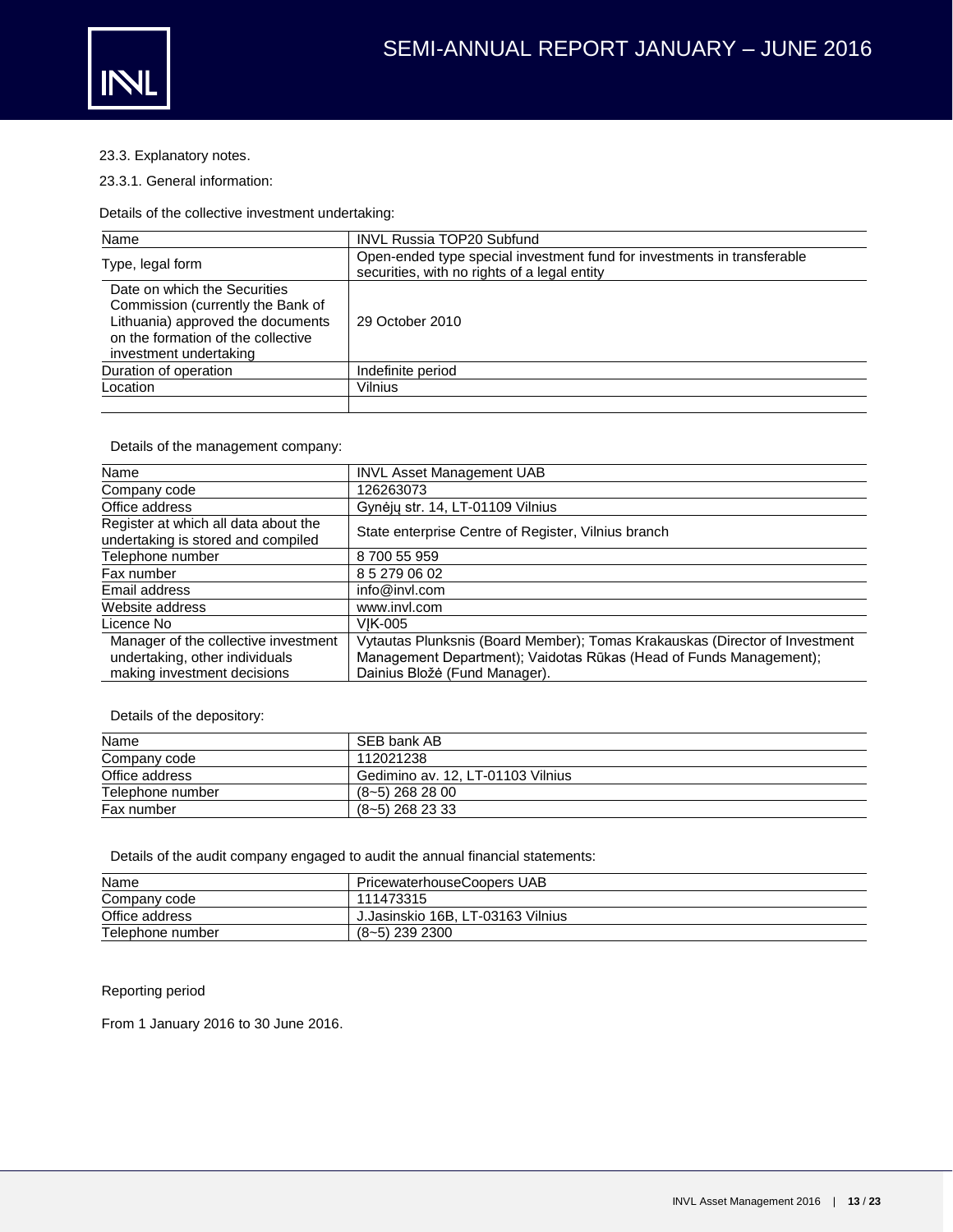

#### 23.3.2. Accounting policies:

#### Regulatory legislation adopted in the preparation of the financial statements

INVL Asset Management UAB manages the assets of the subfund, keeps the subfund's accounting records and prepares its financial statements in compliance with Business Accounting Standards (BAS), Lithuanian Law on Accounting, Lithuanian Law on Collective Investment Undertakings and other legal acts. The subfund's assets are denominated in the euros, however, investments may be made in different foreign currencies. The management company uses derivative financial instruments to mitigate the negative effects of fluctuations in foreign exchange rates.

The financial year of the subfund coincides with the calendar year. The subfund's financial statements are prepared within four months following the end of the financial year. The fund's accounting records are kept in euros, and all amounts in these financial statements have been presented in an official currency of the Republic of Lithuania. As from 1 January 2015, Lithuania joined the euro area and adopted euro as its official currency. Between the period from 2 February 2002 to 31 December 2014, the litas was pegged to the euro at an exchange rate of LTL 3.4528 to EUR 1. The subfund converted the accounting records and the comparative figures from LTL to EUR in line with Business Accounting Standard 40 *Adoption of Euro*. No gain or loss was recognised on change of official currency.

#### Investment policy and structure of investment portfolio

The subfund's objective is to strive for maximum return on investments in shares of Russian companies.

The subfund's assets are invested in the financial instruments of entities (companies and CIUs investing in such companies) operating in the Russian Federation. The subfund's investment portfolio mostly comprises investments in shares. No more than 33% of the subfund's assets may be invested outside the territory of Russian Federation in the financial instruments of companies operating in other CIS countries (including the former CIS countries). The subfund's investments are based on strategic and tactic approach of distribution of assets and frequent adjustments to the portfolio to ensure higher growth of portfolio value.

The subfund's portfolio comprises the shares of 15-25 different companies. Low diversification of the subfund's investment portfolio allows ensuring maximum control over the selected positions and effective subfund structure. Up to 100% of the subfund's investment portfolio consists of investments in shares.

When no better investment possibilities are available in the market, up to 10% of the subfund's assets may be invested in bonds and other forms of non-equity securities (government and corporate). The subfund's investments may be made in bonds with different maturity and credit rating.

INVL Russia TOP20 Subfund invests in shares of developing markets that have significant fluctuations in prices, therefore, continuous changes on stock exchanges may give rise to substantial fluctuations in the subfund's net asset value.

#### Financial risk management

The subfund's assets are invested in the following financial instruments in line with the defined objectives and investment policy of the subfund:

- shares, depository receipts in respect of shares and harmonised investment units (shares) of collective investment undertakings with primary investment trend focused on shares, depository receipts in respect of shares;
- bonds and other forms of non-equity securities and harmonised investment units (shares) of collective investment undertakings with primary investment trend focused on bonds and other forms of non-equity securities;
- other securities which carry the right to acquire or dispose of the transferable securities or which result in cash settlements set on the basis of transferrable securities, currencies, interest rates, yield, commodities and other indices and instruments;
- other harmonised investment units (shares) of collective investment undertakings with primary investment trend focused on transferrable securities, raw materials, commodities, currencies, interest rates, yields, other indices;
- special collective investment undertakings (alternative investment, private equity, real estate) and collective investment undertakings that are not regulated under the Lithuanian Law on Collective Investment Undertakings (investing directly in commodities, raw materials, currencies, etc.);
- money market instruments and harmonised investment units (shares) of collective investment undertakings with primary investment trend focused on money market instruments;
- deposits held with credit institutions;
- derivative financial instruments linked with the above-mentioned financial instruments, financial indices, interest rates, currencies or exchange rates, provided they are used for risk management purposes.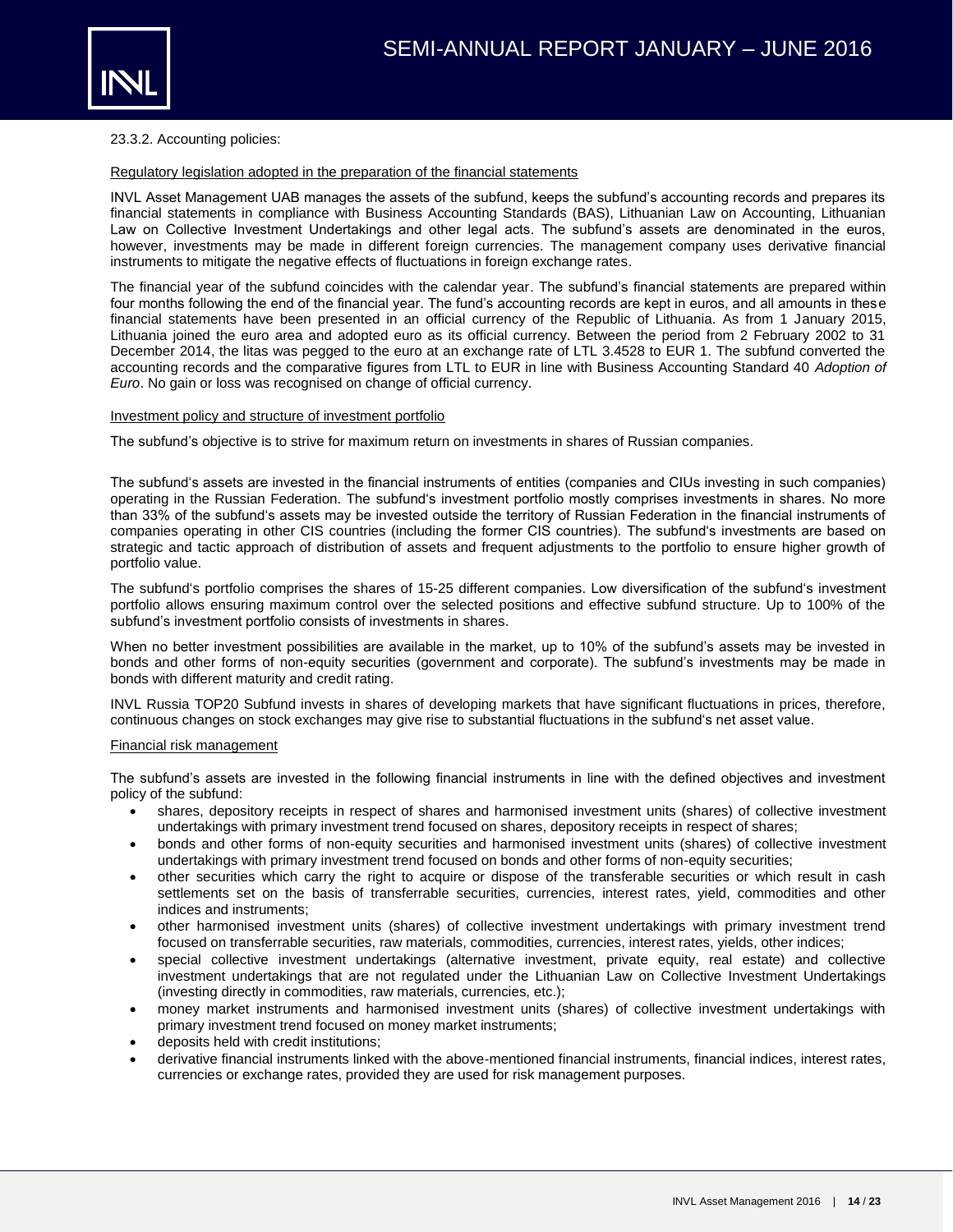

The subfund's investment portfolio should be composed in compliance with the investment portfolio's diversification requirements and investment restrictions as set forth in the Lithuanian Law on Collective Investment Undertakings.

The subfund's exposure to financial risks is managed through the diversification of the investment portfolio based on diversification principles defined in the fund's rules.

The Investment Committee decides on the composition of the subfund's investment portfolio in view of the current risk level of the portfolio and the effects of decisions made on the overall risk level of the portfolio. The subfund's portfolio risk is assessed periodically and reported at the Meeting of the Investment Committee at least on a quarterly basis.

The subfund's investment portfolio risk is assessed on the basis of constituent securities in view of:

- issuer's credit rating;
- price sensitivity to interest rate shifts;
- historical and expected fluctuations in price of nominal currency;
- maturity;
- yield;
- weight of securities in total investment portfolio.

No more than 20% of the subfund's net assets may be invested in transferable securities and money market instruments issued by companies of the group, which is required to prepare the consolidated financial statements.

Shares held by the subfund together with the management company or other managed collective investment undertakings in an issuing body may not carry over 1/10 of the voting rights at the issuer's general meeting of shareholders.

The subfund may acquire no more than as follows:

- 10% of the non-voting shares of an issuing body;
- 10% of the debt securities and other forms of non-equity securities of an issuing body;
- 25% of the units or shares of another collective investment undertaking;
- 10% of the money market instruments of a single issuing body.

The management company reviews the investment strategy at least once during a 3-year period and makes amendments, if necessary.

#### Policies for recognition of increase and decrease in assets and liabilities

Calculation of net asset value (NAV) includes as follows:

- value of assets:
- value of liabilities;
- difference between the value of assets and the value of liabilities reflects the value of net assets.

Calculation of assets and liabilities is based on their fair value, which reflects the value of net assets, at which the sale of these assets are mostly probable.

Financial assets are recorded when the subfund receives or obtains a contractual right to receive cash or any other financial assets. Planned transactions, guarantees and sureties received are not recognised as assets of the subfund for as long as they do not meet the definition criteria of financial assets. Assets acquired are recorded on the date of settlement.

Financial liabilities are recorded when the subfund assumes a commitment to pay cash or any other financial assets. Planned transactions, guarantees and sureties granted but not yet executable are not recognised as liabilities of the subfund for as long as they do not meet the definition criteria of financial liabilities.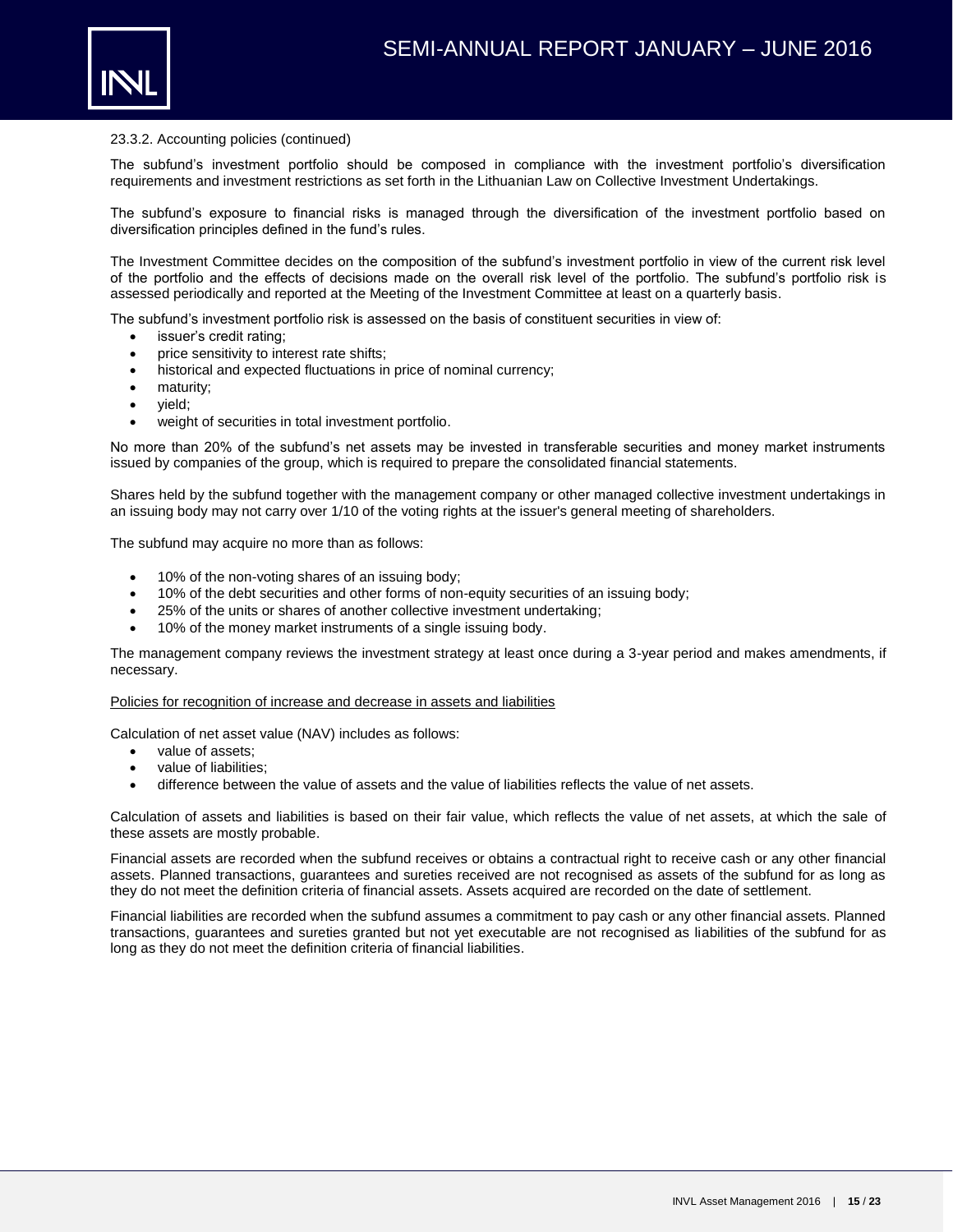

Liabilities are calculated in line with the requirements of Business Accounting Standards. Liabilities (or part of them) are written off only when they extinguish, i.e. when contractual liabilities are settled, annulled or have expired.

When calculating the value of net assets, the value of assets and liabilities denominated in foreign currencies is determined using the accounting exchange rate of the euro against foreign currencies published by the Bank of Lithuania and effective on the valuation date.

#### Rules on deductions to the accumulating company and the depository

The fee charged by the management company for the management of the subfund is paid from the subfund's assets. The fee to the management company includes as follows:

- performance fee no more than 15 (fifteen) percent on increase in the subfund's net asset value;
- management fee no more than 1.5 (one point five) percent on the subfund's average annual net asset value.

The fee to the management company does not include the fee charged by the management company for the distribution and change of the subfund's units (subfund change fee is charged on change of the subfund's units into the units of another subfund):

The sale price of the subfund's unit is equal to the sum of the value of the subfund's unit and no more than 2 (two) percent of the fee to cover distribution costs.

The change price of the subfund's unit is equal to the sum of the value of the subfund's unit and no more than 0.25 percent of the fee to cover subfund change costs.

The distribution/subfund change fees that are included in the sale/change price of the subfund's unit are paid by the participant for the subfund's units acquired under the agreement for purchase/sale of the fund's units. The distribution fee and subfund change fee are not included in the calculation of net asset value.

The fee to the management company is calculated on accrual basis on each business day on the basis of the subfund's net asset value and increase in the value of the subfund's unit on that day following the principle of simultaneity. The fee to the management company is payable on a monthly basis by the 10<sup>th</sup> (tenth) calendar day of the following month.

The calculation period for performance fee is from 1 January to December 31 of each calendar year. The performance fee is calculated on the basis of the *High Water Mark* principle. The performance fee is calculated on each business day by deducting the performance fee from daily increase in the value of the subfund's unit as defined in the fund's documents. Under the High water mark principle, the performance fee is deducted from the daily increase in the value of the subfund's unit only when the value of unit is higher than any of the previous values of the fund's unit.

After the end of the calendar year, the rate of asset management fee is reviewed. All overpayments during the calendar year are refunded to the subfund over 30 (thirty) calendar days after the end of the financial year, and all underpayments should be covered to the management company by the subfund over 30 (thirty) calendar days after the end of the financial year. Overpayments refunded by the management company to the subfund are added to the subfund's net asset value.

The fee to the depository for the services rendered by the depository under the agreement is paid from the subfund's assets and it may be no more than 0.5 (point five) percent of the subfund's average annual net asset value.

The fee to the depository represents the fee charged on:

- the services of the depository; it is calculated on accrual basis on each business day on the subfund's net asset value. The fee is calculated based on assumption that one year has the actual number of business days;
- custody of the subfund's assets; it is calculated on accrual basis on each business day on the value of securities and in view of the country of custody. The fee is calculated based on assumption that one year has the actual number of business days;
- movements on the accounts of financial instruments; it is calculated on each business day of transactions in the accounts of financial instruments.

The fee to the depository is payable for each preceding quarter by the 10th (tenth) day of the following quarter.

After the end of the calendar year, the rate of asset custody fee is reviewed. All overpayments during the calendar year are refunded to the fund over 30 (thirty) calendar days after the end of the financial year, and all underpayments should be covered to the depository by the fund over 30 (thirty) calendar days after the end of the financial year. Overpayments refunded by the depository to the fund are added to the fund's net asset value.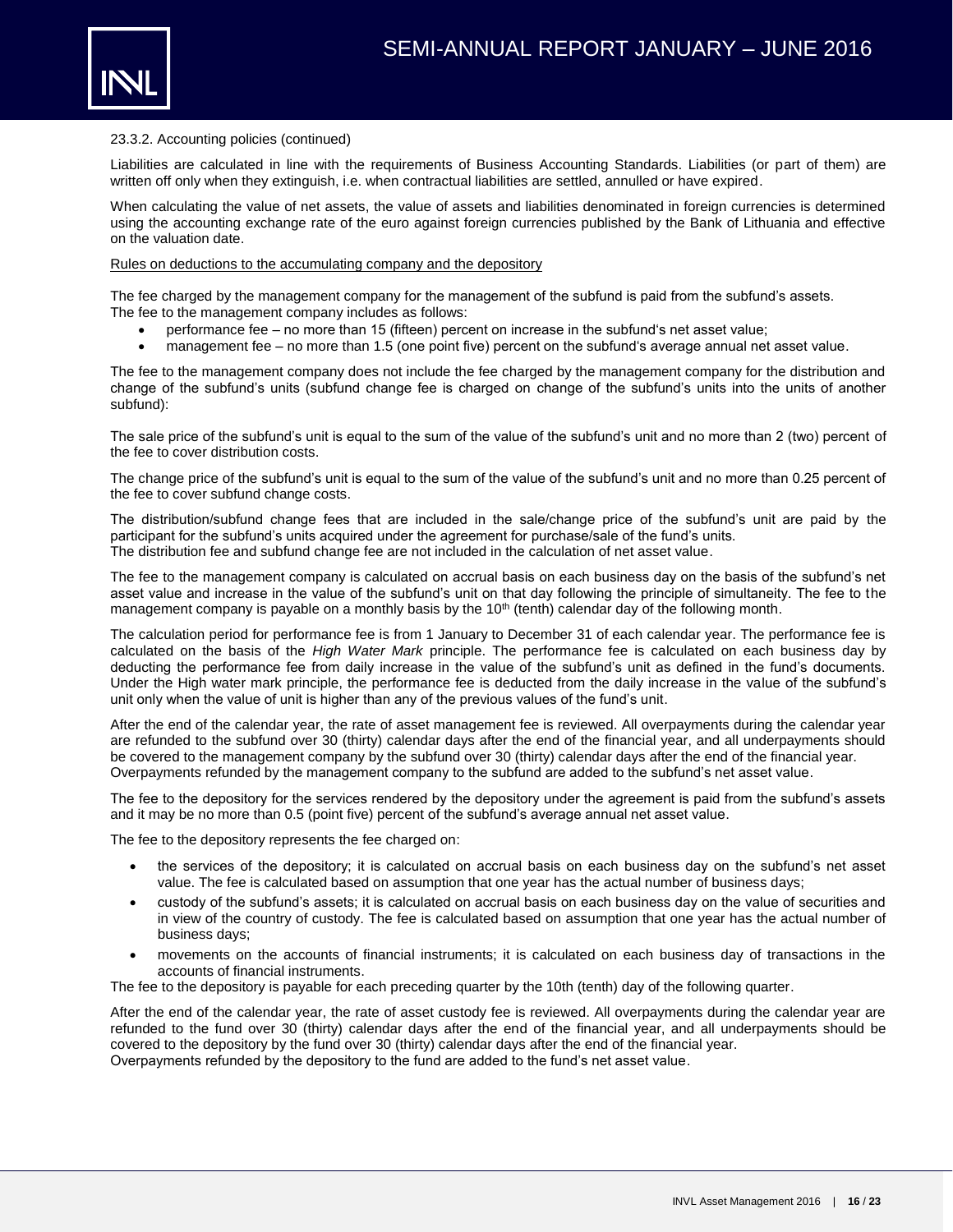

#### Investment valuation methods, investment revaluation intervals

- The fair value of financial instruments traded on regulated markets of the Baltic states (Riga, Tallinn or Vilnius Stock Exchange) is determined with reference to the average quoted market price on the date of valuation, and the fair value of financial instruments traded on other than aforementioned regulated markets is determined with reference to the closing price, except when:
	- o the financial instruments have been quoted on several regulated markets, in which case their fair value is based on the inputs of the regulated market, which has a higher liquidity, regularity and frequency of trade in these financial instruments;
	- $\circ$  based on the defined criteria, it is impossible to select reasonably the market, the inputs of which should be used to determine the fair value of the financial instrument, in which case the fair value is based on the inputs of the regulated market, in which the issuer's registered place of business is located;
	- the financial instrument has not been quoted during the last trading session, in which case the fair value is based on the last known average market price or closing price, however not more than 30 calendar days ago, if no events have occurred since the last trading date that would make the current market price significantly lower or higher than the last known price;
	- $\circ$  the financial instrument has not been quoted for more than 30 calendar days as at the valuation date or has been quoted less frequently than defined in the management company's procedure for the calculation of the fund's net assets, in which case the fair value is determined similarly as for the financial instruments that are not traded on regulated markets.

The procedure for valuation of financial instruments that are not traded on regulated markets is as follows:

#### Equity securities

- based on the valuation of independent business valuer qualified to be engaged in such activities, unless no more than 1 year has passed after the valuation and no events have occurred after the valuation that would make the current market price significantly lower or higher than that determined by the valuer;
- when the above-mentioned valuation is not available or the above-mentioned conditions are not met, the valuation is based on earnings (before tax) per share (using the weighted average number of shares in issue during a certain period) of a comparable company multiplied by earnings per share of the company in question;
- when due to certain reasons the above-mentioned valuation techniques cannot be used, the valuation is based on the probable selling price determined under the selected valuation technique defined in the management company's procedure for the calculation of the subfund's net asset value, which is generally accepted and widely applied in the finance market;

The valuation of debt securities and money market instruments is made in accordance with the methodology for the calculation of net asset value approved by the Bank of Lithuania or based on the following valuation techniques if they reflect more accurately the value of these financial statements:

- profitability of Lithuanian securities is determined with reference to the average profitability, given the lowest bid price and the highest ask price for particular issue of securities on that day provided by at least three primary dealers (SEB Bankas AB, DNB Bankas AB, Swedbank AB);
- the fair value of foreign securities and non-quoted securities is determined under one of the following methods:
- based on profitability data and (or) prices provided by Bloomberg, Reuters or any other international news agencies, information sources;
- based on the value of securities with analogous maturity, analogous rating and similar issue conditions;
- based on the probable selling price determined under the valuation technique of relevant financial instrument defined in the management company's procedure for the calculation of the subfund's net asset value;
- where it is impossible to determine the price of securities based on the above-mentioned methods, the value of securities is determined under the accumulated interest method (by amortising the value of securities).

The value of derivate financial instrument is determined with reference to the last market price of previous analogous transaction, provided there were no significant changes in economic circumstances over the period from the date of transaction to the date of valuation. If this condition is not met, the valuation is based on the probable selling price determined under the selected valuation technique defined in the management company's procedure for the calculation of the subfund's net asset value, which is generally accepted and widely applied in the finance market; the valuation of units (shares) of collective investment undertakings is based on the last quoted redemption price.

Dividend income is recognised when the right of the shareholders to receive their payment is approved.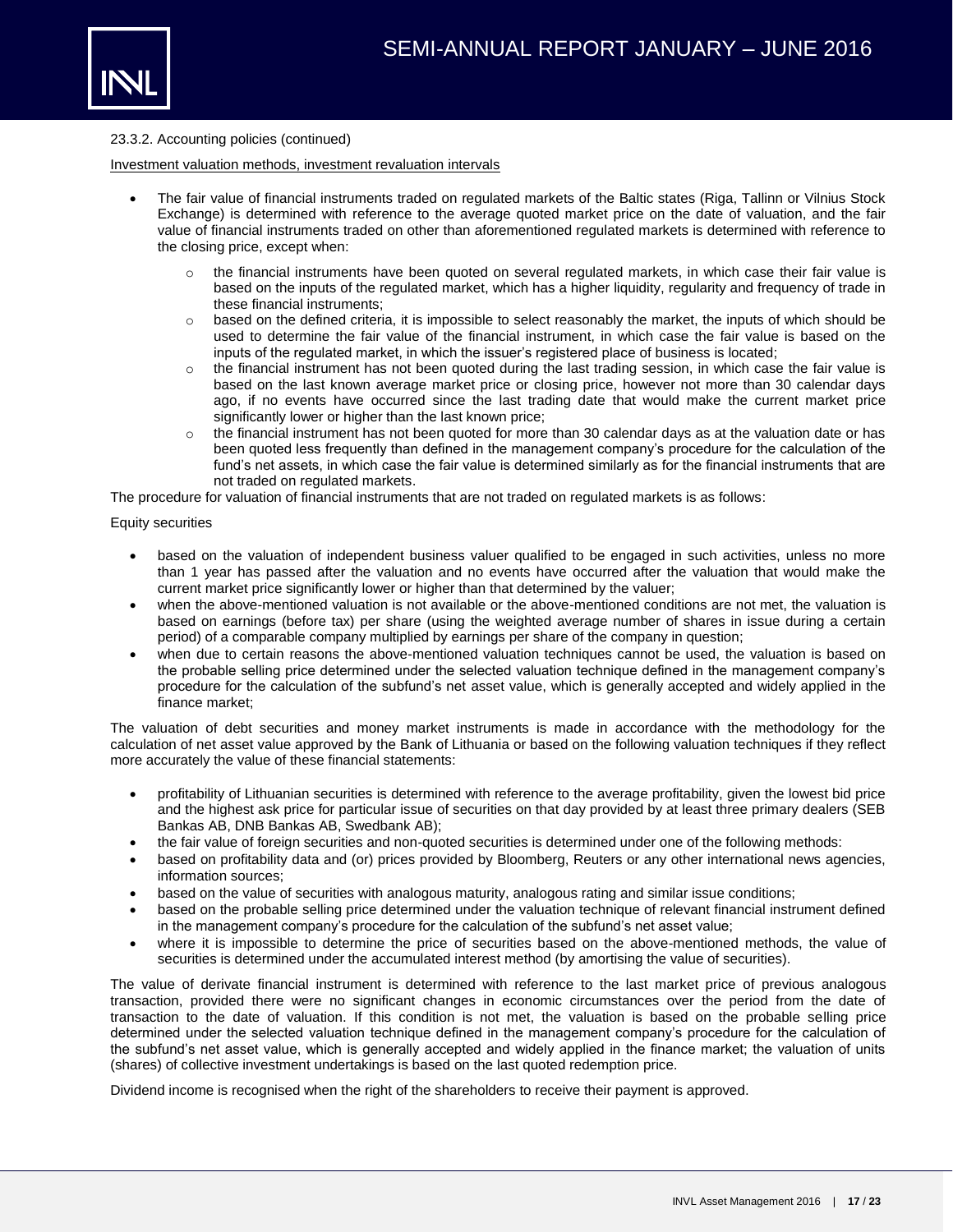

The valuation of time deposits held in banks is based on the amortised cost.

The valuation of cash and cash held in credit institutions is based on the nominal value.

The valuation of money market instruments with the redemption term or the remaining time to redemption not longer than 397 days or with yields regularly updated in line with money market conditions at least once during 397 days, or the risk of which (including credit and interest rate risks) is very similar to the risk of financial instruments, the redemption term and yields of which satisfy the aforementioned characteristics, may be based on the amortised cost method.

The valuation of other assets is based on the probable selling price determined under the selected valuation technique defined in the management company's procedure for the calculation of the subfund's net asset value, which is generally accepted and widely applied in the finance market.

The valuation of all investments is conducted on each business day.

#### Rules on valuation of investment units

The initial value of the subfund's unit, which was available before the first calculation of net asset value, was equal to EUR 28.9620 (twenty eight euros point nine thousand, six hundred and twenty euro cents).

The subfund's net asset value for the current day is calculated by midday (12am) of the following day.

The value of the subfund's unit is calculated by dividing the subfund's net asset value by the number of all subfund's units in issue as at the date of calculation. The total value of all units of the subfund is always equal to the subfund's net asset value. The value of the subfund's unit is determined as four figures after the decimal point and rounded according to the mathematical rules of rounding.

The value of the subfund's unit is announced not later than by midday (12am) of the following day after the calculation of net asset value, on the website at address: www.invl.com.

#### Cash and time deposits

Cash includes cash balances at accounts opened with credit institutions, overnight deposits and deposits with undefined maturity the repayment of which may be demanded in full or in part at any time without losing accumulated interest thereon (demand deposits).

Time deposits include a deposit amount with the specific deposit repayment date indicated in the deposit agreement, including the deposits with maturity of three months or less that cannot be taken from the account opened with the credit institutions without losing accumulated interest thereon. Time deposits are shown with accumulated interest thereon.

#### Amounts receivable and amounts payable

Amounts receivable represent amounts due to the subfund on sale of investments, amounts due on guarantee contributions and other amounts receivable under contracts. Amounts receivable also include amounts due from the management company that upon receipt are deducted from expenses for the reporting period, other than those defined in the subfund's rules or which exceed the established limits.

Amounts payable represent amounts due to other subfunds to which the participant move, amounts due to the participants or their beneficiaries, amounts due to the distributors, amounts payable under the service agreement, and other amounts payable and receivable not specified elsewhere.

#### Subsequent events

Significant events subsequent to the end of the reporting period have been disclosed in Note 14.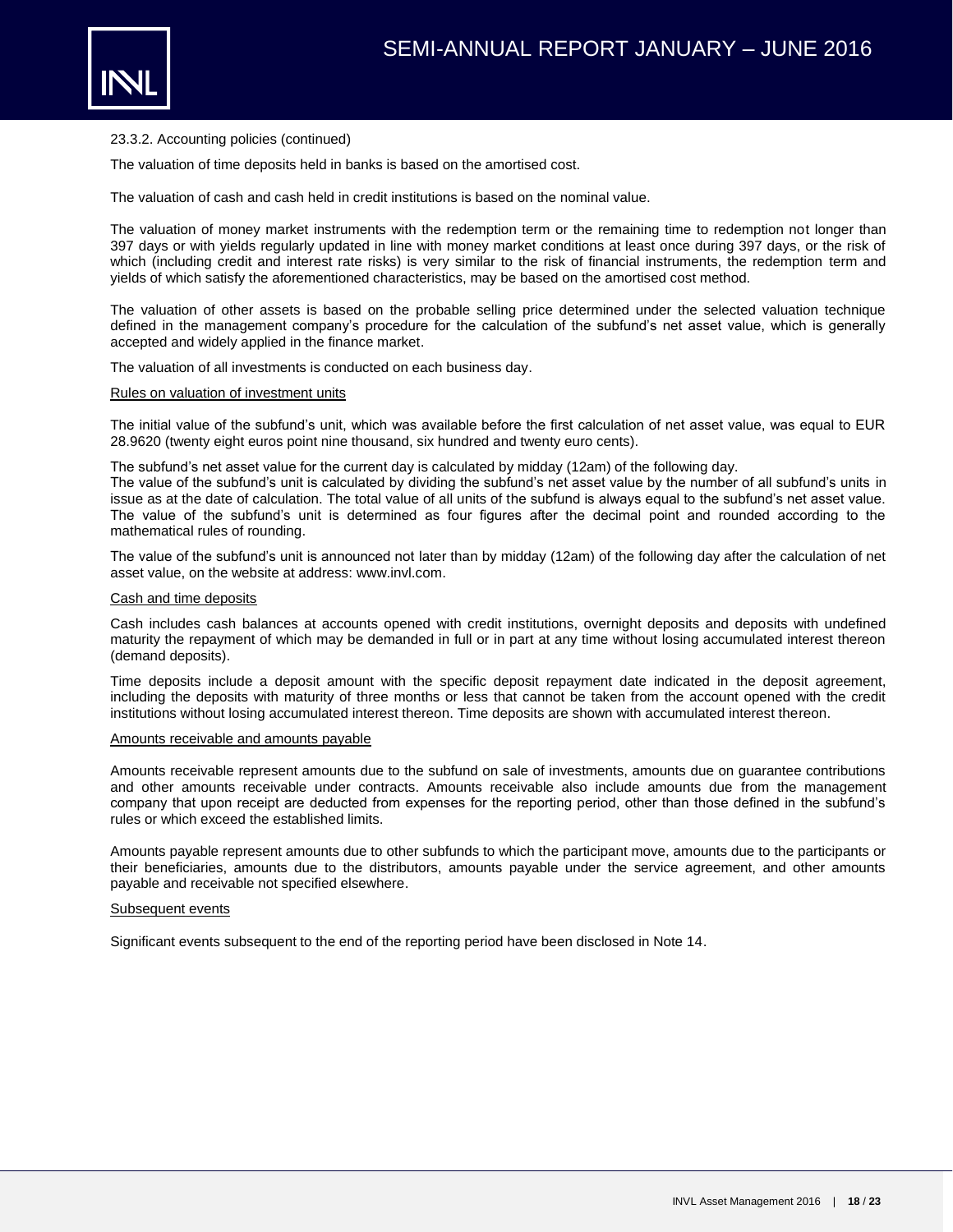

23.3.3. Notes:

Note 1. Net asset value, number and value of units

Information is provided in the report's Clause 5.

Note 2. Number and value of units distributed and redeemed over the reporting period

Information is provided in the report's Clause 6.

Note 3. Investment portfolio structure

Information is provided in the report's Clause 11.

Note 4. Breakdown of investments by the criteria that meet the investment strategy

Information is provided in the report's Clause 12.

Note 5. Change in value of investments

|                                                                             |                                |                             | Change                             |                       |                          |                               |
|-----------------------------------------------------------------------------|--------------------------------|-----------------------------|------------------------------------|-----------------------|--------------------------|-------------------------------|
| Items reported in the statement of<br>net assets                            | Balance at 31<br>December 2015 | Acquired over<br>the period | Sold (redeemed)<br>over the period | Increase in<br>value* | Decrease in<br>value*    | Balance at<br>30 June<br>2016 |
| Time deposits                                                               |                                | ۰                           |                                    |                       |                          |                               |
| Money market instruments                                                    |                                | ۰                           |                                    |                       |                          |                               |
| Debt securities <sup>2</sup>                                                |                                | $\,$                        |                                    |                       | $\overline{\phantom{a}}$ |                               |
| Debt securities issued or<br>guaranteed by governments and<br>central banks |                                |                             |                                    |                       |                          |                               |
| Other debt securities                                                       | ۰                              | $\overline{\phantom{a}}$    |                                    |                       | ۰                        |                               |
| Equity securities                                                           | 2.651.967                      | 4.562.970                   | 1.161.599                          | 3.783.828             | 2.825.037                | 7.012.129                     |
| Units and shares of collective<br>investment undertakings                   |                                | ۰                           |                                    |                       |                          |                               |
| Derivative financial instruments <sup>1</sup>                               | ۰                              | $\,$                        |                                    |                       | ۰                        |                               |
| Real estate objects                                                         |                                |                             |                                    |                       |                          |                               |
| Other investments                                                           |                                |                             |                                    |                       |                          |                               |
| <b>Total</b>                                                                | 2.651.967                      | 4.562.970                   | 1.161.599                          | 3.783.828             | 2.825.037                | 7.012.129                     |

#### Note 6. Results of sale of investments

During the first six months of year 2016, the undertaking had no sale transactions involving financial instruments other than those measured at fair value.

Note 7. Derivative financial instruments

Information is provided in the report's Clauses 13, 14 and 15.

Note 8. Costs of intermediary fees

Information is provided in the report's Clause 8.

Note 9. Dividends and other benefits assessed and/or paid to the participants that do not result in changes in units

Information is provided in the report's Clause 26.

Note 10. Borrowings and loans granted

Information is provided in the report's Clause 27.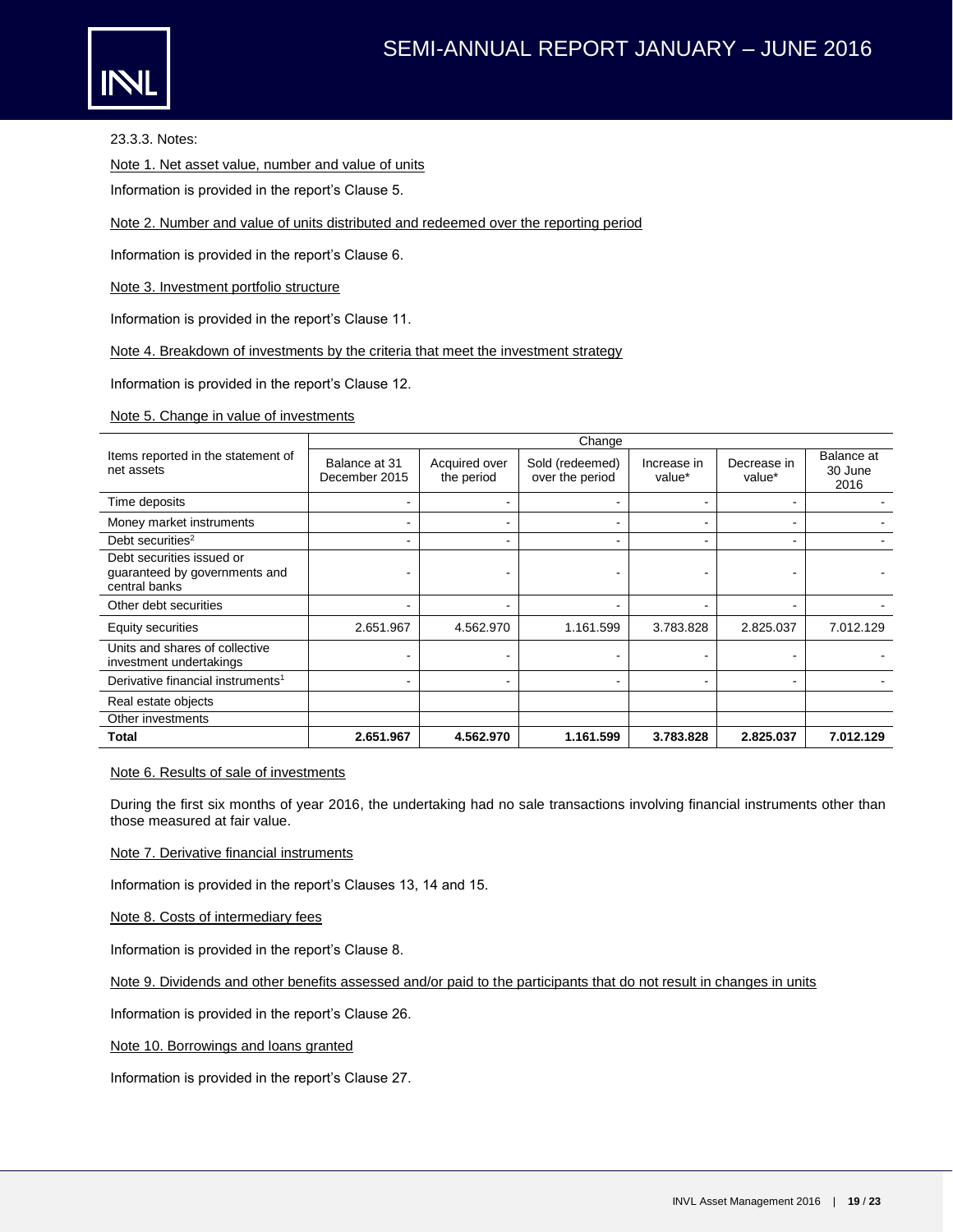

Note 11. Third-party guarantee commitments in respect of the undertaking's yield

There were no third-party guarantee commitments in respect of the undertaking's yield as at the end and over the reporting period.

Note 12. Related-party transactions over the financial year and previous financial year

No transactions were drawn with the related persons during the reporting period.

Note 13. Significant effect of changes in accounting estimates, or if these were not made, adjustments to comparative information due to changes in accounting policies or correction of errors

During the reporting period from 1 January 2016 to 30 June 2016, the fund applied accounting policies consistent with those applied in the previous year.

Note 14. Brief description of significant events after the end of the reporting period, that, if not disclosed, might have material impact on the ability of users of these financial statements to make decisions

Here were no significant changes in assets and liabilities after the period closed.

Note 15. Significant changes in assets and liabilities that occurred after the date of calculation net asset value and that were not included in net asset value

There were no significant changes in assets and liabilities after the end of the reporting period.

Note 16. Other significant information on the financial position of the collective investment undertaking, factors and circumstances that had impact on assets and liabilities of the collective investment undertaking

There is no other significant information on the subfund's financial position.

24. The full text of the audit's conclusion:

Information provided in the annual report.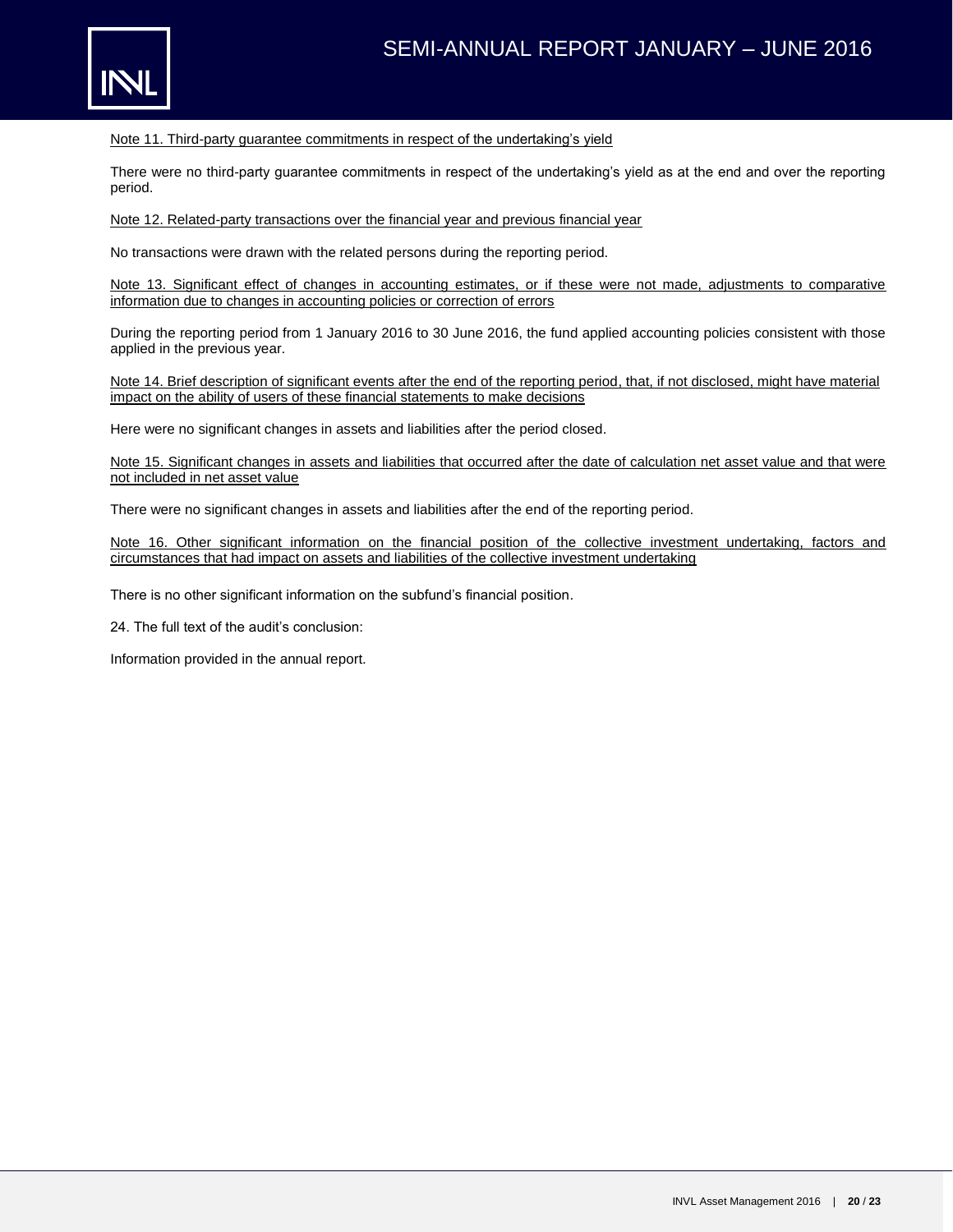

# SEMI-ANNUAL REPORT JANUARY – JUNE 2016

| $\mathbf{L}$ | Income from investing activities                 |           |
|--------------|--------------------------------------------------|-----------|
| 1.           | Interest income                                  |           |
| 2.           | Realised gain (loss) on investment in:           | 109.054   |
| 2.1.         | equity securities                                | 42.961    |
| 2.2.         | government non-equity securities                 |           |
| 2.3.         | corporate non-equity securities                  |           |
| 2.4.         | financial instruments                            |           |
| 2.5.         | derivative financial instruments                 |           |
| 2.6.         | units of other collective investment undertaking |           |
| 2.7.         | other (dividends, coupon, currency)              | 66.093    |
| 3.           | Unrealised gain (loss) on investments in:        | 915.829   |
| 3.1.         | equity securities                                | 915.829   |
| 3.2.         | government non-equity securities                 |           |
| 3.3.         | corporate non-equity securities                  |           |
| 3.4.         | financial instruments                            |           |
| 3.5.         | derivative financial instruments                 |           |
| 3.6.         | units of other collective investment undertaking |           |
| 3.7.         | other                                            |           |
|              | Total income                                     | 1.024.883 |
| Ш.           | Expenses of investing activities                 |           |
| 1.           | Operating expenses:                              | 51.457    |
| 1.1.         | deductions of management fee                     | 31.554    |
| 1.2.         | deductions of depository fee                     | 3.769     |
| 1.3.         | intermediary fee                                 | 9.487     |
| 1.4.         | audit fee                                        | 631       |
| 1.5.         | deductions of other fees and charges             | 6.016     |

25. Information on investment income and expenses of the collective investment undertaking over the reporting period:

V. Re-invested earnings and the set of the set of the set of the set of the set of the set of the set of the set of the set of the set of the set of the set of the set of the set of the set of the set of the set of the set 26. Other significant information on the financial position of the collective investment undertaking, factors and circumstances that had impact on assets and liabilities of the collective investment undertaking:

2. Other expenses 54

III. Net income 973.372

Total expenses 51.511

There is no other significant information on the subfund's financial position.

IV. Payments (dividends) to holders of investment units

#### **VII. INFORMATION ON PAYMENT OF DIVIDENDS**

27. Information on dividends declared and/or paid:

The fund did not pay and did not account for any dividends payable to its clients over the reporting period.

#### **VIII. INFORMATION ON COLLECTIVE INVESTMENT UNDERTAKING'S BORROWINGS FOR ITS OWN NEEDS**

28. Collective investment undertaking's borrowings for its own needs as at the end of the reporting period:

The fund had no borrowings for its own needs as at the end and over the reporting period.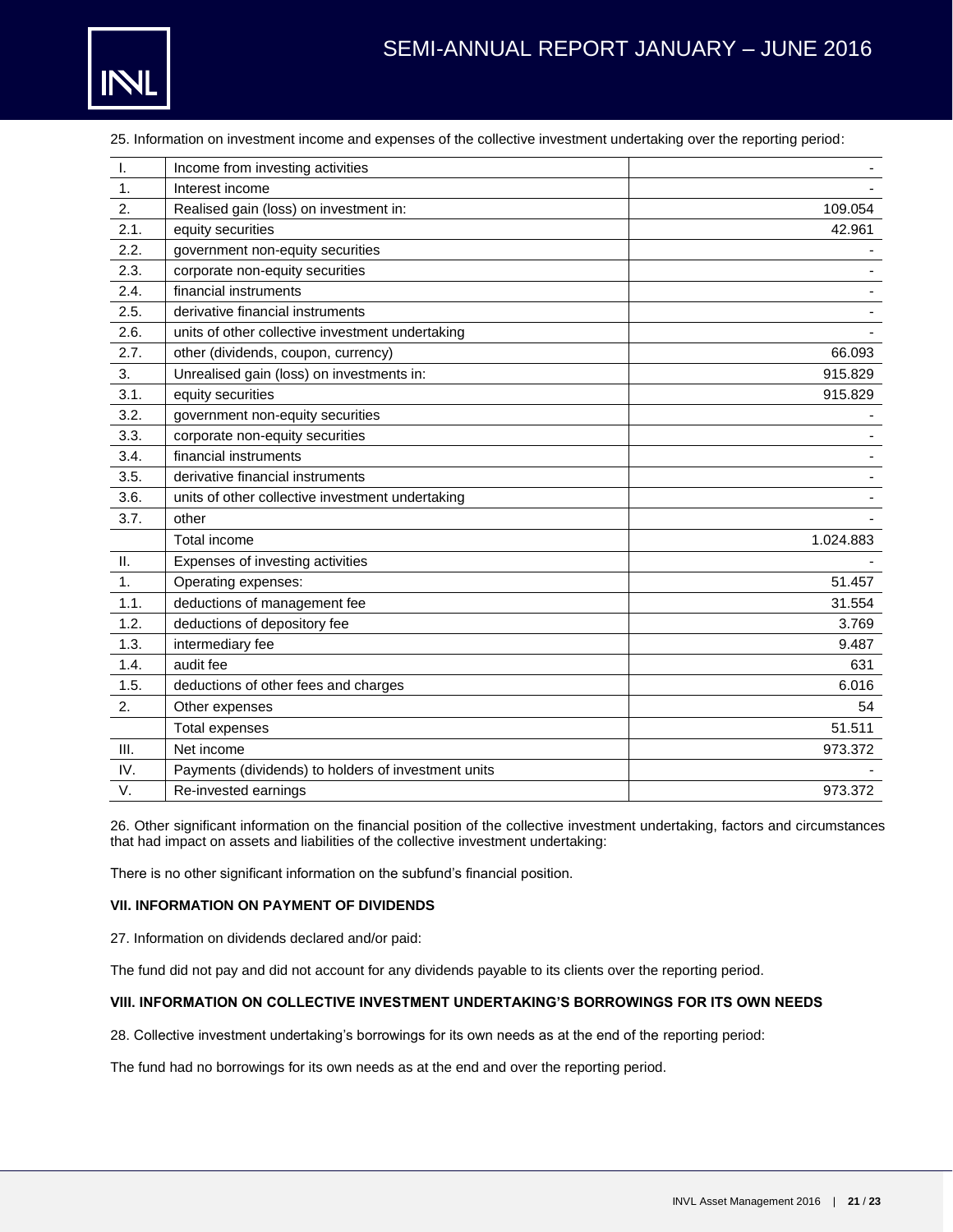

#### **IX. OTHER INFORMATION**

29. Explanations, comments, graphic illustrations and other important information on the activities of collective investment undertaking enabling the investor to assess appropriately all changes in and results of operations of the undertaking:



Picture 1. Change in value of unit since start of the fund's operations

#### **X. ACCOUNTABLE PERSONS**

30. First and last names (names of legal entities), addresses, titles and registration numbers of permits to engage in relevant activities of consultants whose services were used in the preparation of the financial statements (finance dealer firms, auditors, etc.):

No services of consultants were used in the preparation of these financial statements.

31. First and last names, job titles and workplace of persons who prepared the financial statements (if other than employees of the company):

The financial statements were prepared by the employees of the management company.